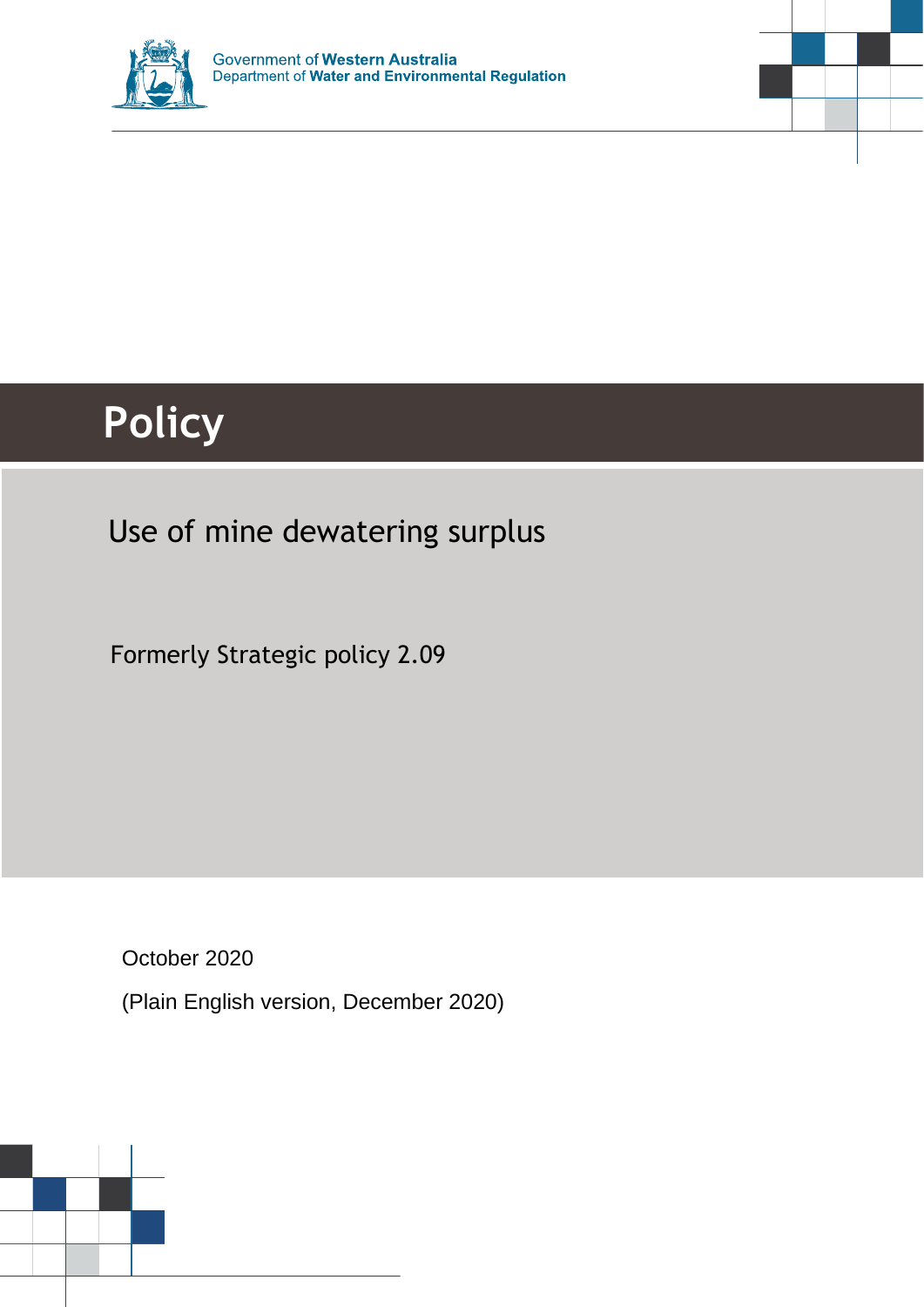Department of Water and Environmental Regulation 8 Davidson Terrace

Joondalup Western Australia 6027 Telephone +61 8 6364 7000

Facsimile +61 8 6364 7001

National Relay Service 13 36 77 www.dwer.wa.gov.au

© Government of Western Australia

October 2020

(Plain English version, December 2020)

This work is copyright. You may download, display, print and reproduce this material in unaltered form only (retaining this notice) for your personal, non-commercial use or use within your organisation. Apart from any use as permitted under the *Copyright Act 1968*, all other rights are reserved. Requests and inquiries concerning reproduction and rights should be addressed to the Department of Water and Environmental Regulation.

FIRST 115740

For more information about this report, contact: Principal Policy Officer, Water Policy branch

#### **Disclaimer**

This document has been published by the Department of Water and Environmental Regulation. Any representation, statement, opinion or advice expressed or implied in this publication is made in good faith and on the basis that the Department of Water and Environmental Regulation and its employees are not liable for any damage or loss whatsoever which may occur as a result of action taken or not taken, as the case may be in respect of any representation, statement, opinion or advice referred to herein. Professional advice should be obtained before applying the information contained in this document to particular circumstances.

This publication is available at [www.dwer.wa.gov.au](http://www.dwer.wa.gov.au/) or for those with special needs it can be made available in alternative formats such as audio, large print, or Braille.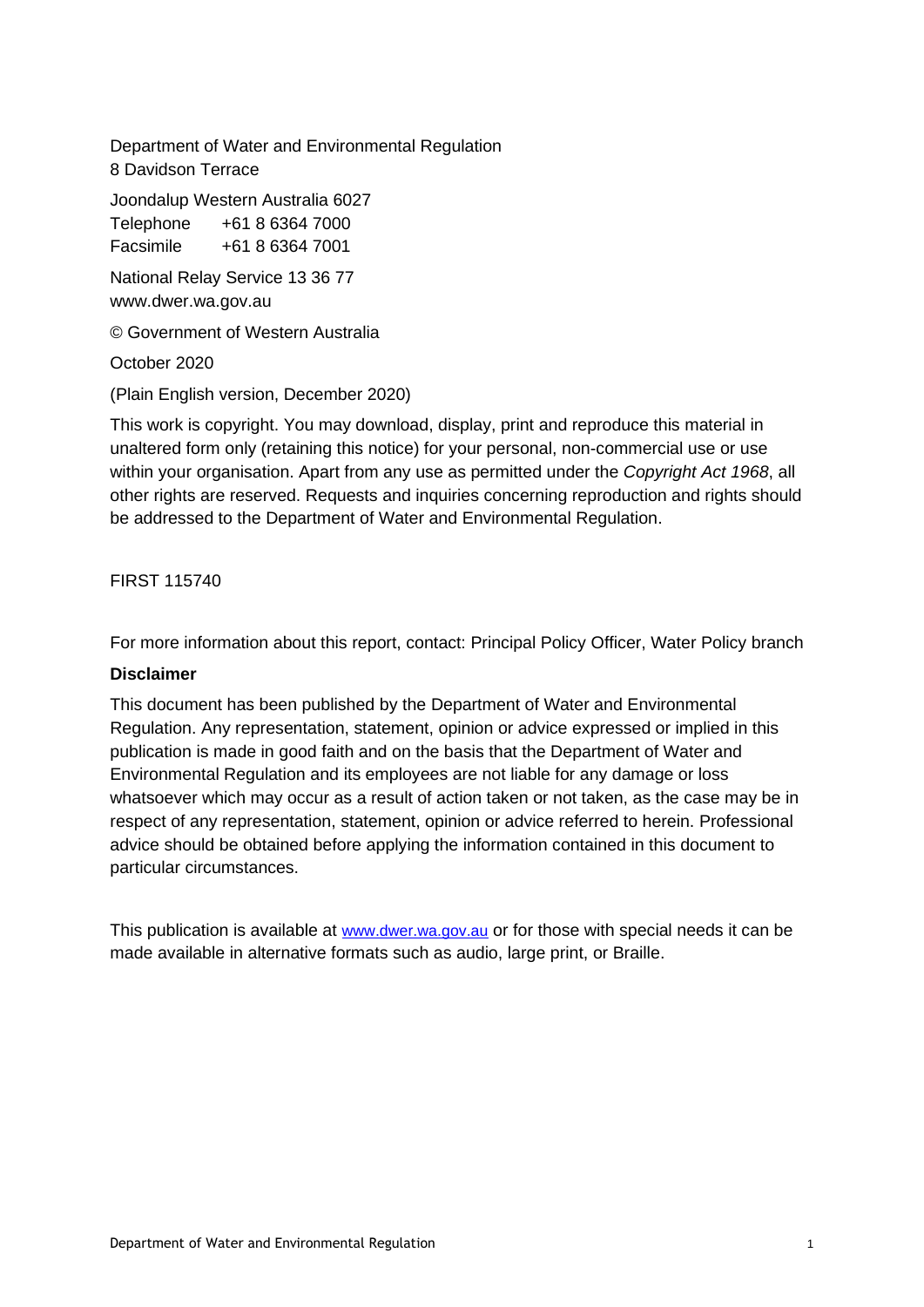

## Foreword

The Department of Water and Environmental Regulation (the department) has made a policy framework for all our regulatory documents. The framework has a clear and structured document hierarchy. It guides the department and our stakeholders on how to use the documents.

We have created a new format for this document to show where it sits within the framework.

We have not changed the content of this document and it remains the department's position.

For more information on the policy framework, see our website at *[www.dwer.wa.gov.au](https://dwer.wa.gov.au/)*

This document was previously published in May 2013.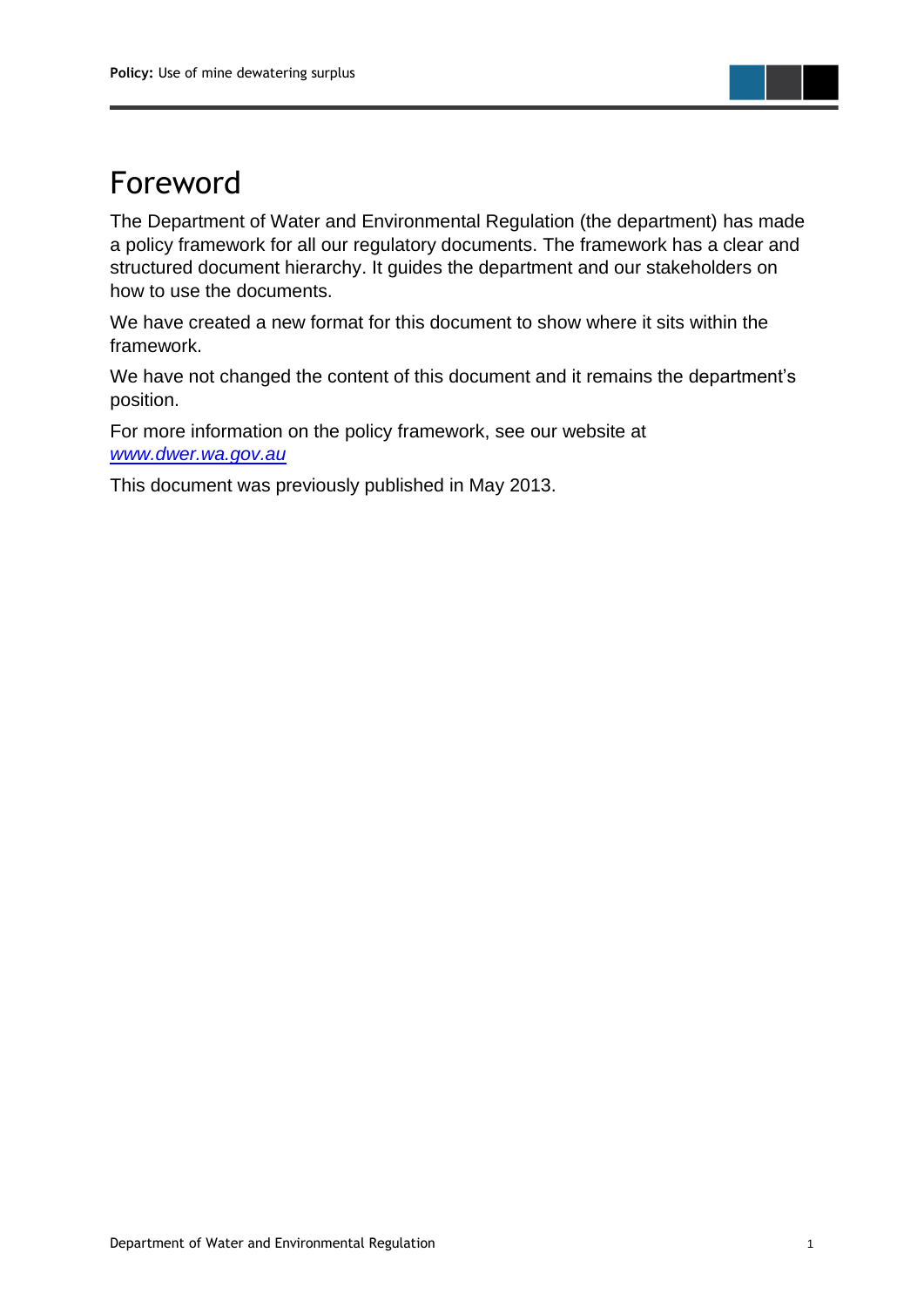

| 1. |     |                                                                  |  |
|----|-----|------------------------------------------------------------------|--|
|    | 1.1 |                                                                  |  |
|    | 1.2 |                                                                  |  |
|    | 1.3 |                                                                  |  |
|    | 1.4 |                                                                  |  |
| 2. |     |                                                                  |  |
|    | 2.1 |                                                                  |  |
|    |     |                                                                  |  |
|    |     |                                                                  |  |
|    |     |                                                                  |  |
|    |     |                                                                  |  |
|    | 2.2 |                                                                  |  |
|    | 2.3 |                                                                  |  |
|    | 2.4 |                                                                  |  |
|    |     |                                                                  |  |
|    |     |                                                                  |  |
|    |     |                                                                  |  |
|    |     |                                                                  |  |
|    |     |                                                                  |  |
|    |     |                                                                  |  |
|    | 2.5 |                                                                  |  |
|    |     |                                                                  |  |
|    |     |                                                                  |  |
|    |     |                                                                  |  |
|    |     |                                                                  |  |
|    |     |                                                                  |  |
|    |     | Cost 12                                                          |  |
|    |     |                                                                  |  |
|    |     |                                                                  |  |
|    |     |                                                                  |  |
|    |     |                                                                  |  |
|    |     |                                                                  |  |
|    |     |                                                                  |  |
|    |     |                                                                  |  |
|    |     |                                                                  |  |
|    |     | Environment Protection and Biodiversity Conservation Act 1999 14 |  |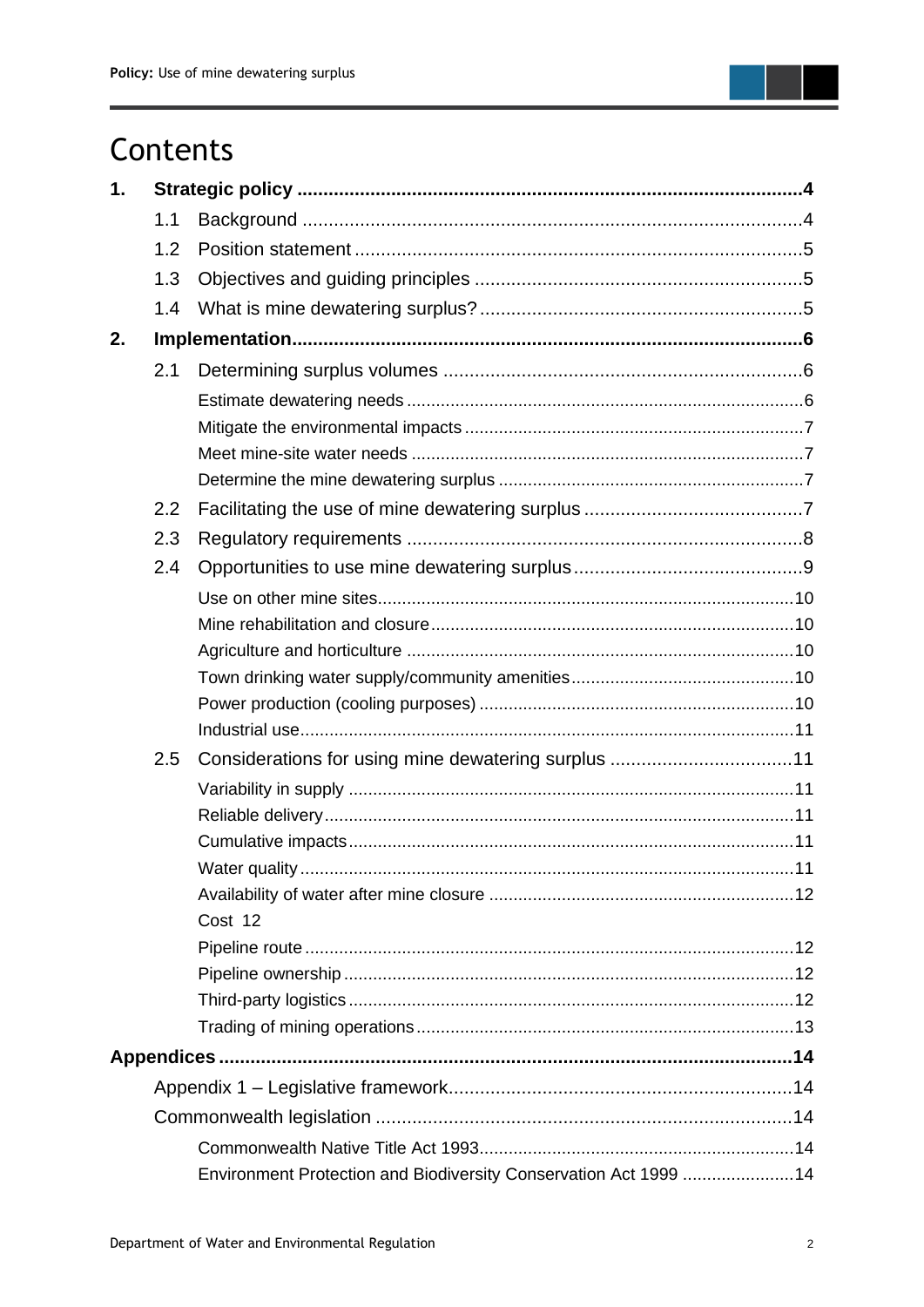| Department of Jobs, Tourism, Science and Innovation (DJTSI) 18       |  |
|----------------------------------------------------------------------|--|
| Department of Mines, Industry Regulation and Safety (DMIRS) 19       |  |
|                                                                      |  |
| Department of Primary Industries and Regional Development (DPIRD) 19 |  |
|                                                                      |  |
|                                                                      |  |
|                                                                      |  |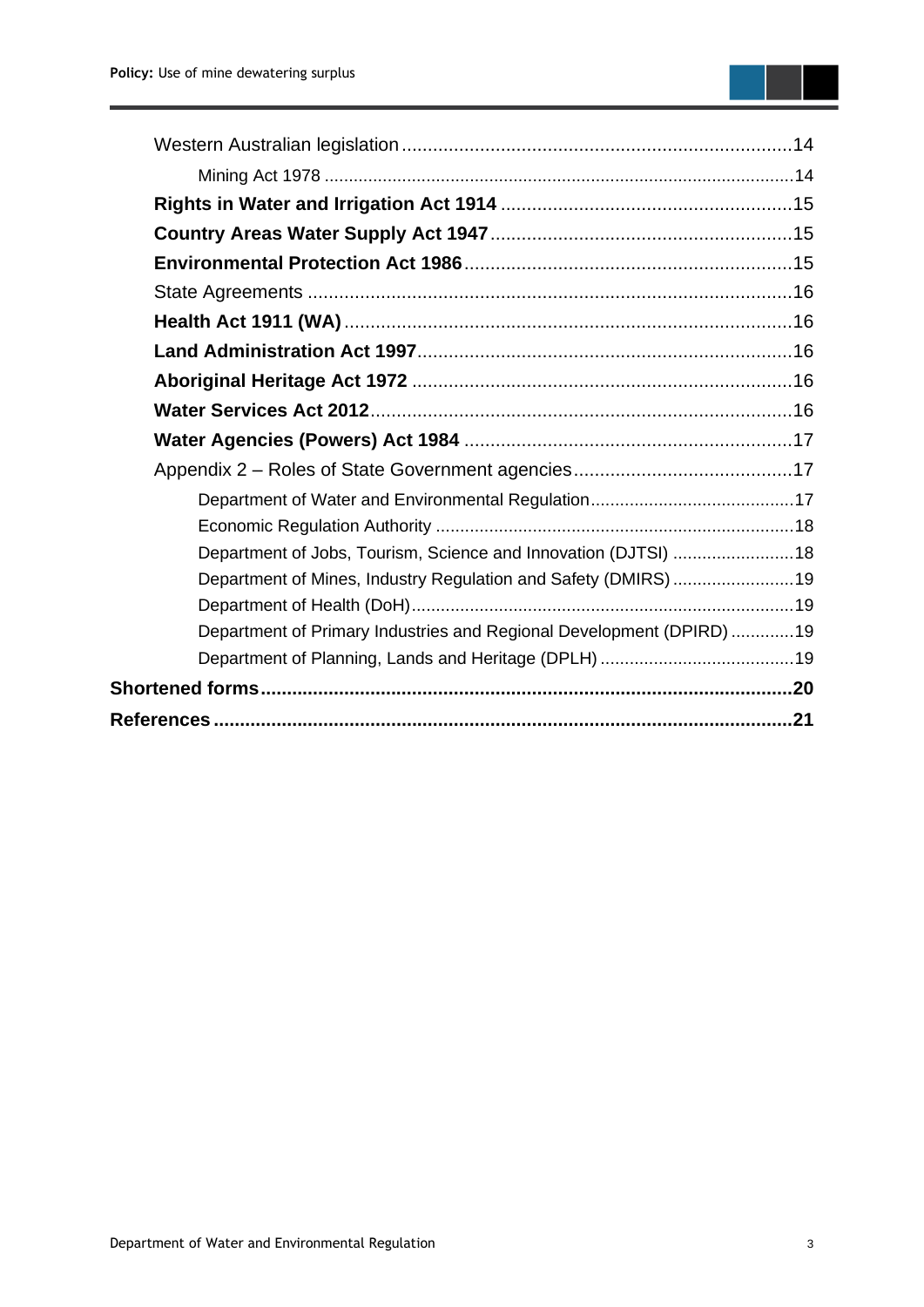

## <span id="page-5-0"></span>1. Strategic policy

### <span id="page-5-1"></span>1.1 Background

Mines that extend below the watertable need to undertake dewatering to allow the extraction of mineral resources. They must first use dewatering volumes to mitigate any environmental impacts. They may then use the water on the mine site in fit-forpurpose ways (e.g. dust suppression and ore processing) and, if required, for the mining camp.

Thus mine dewatering surplus is the volume of water from a mine dewatering operation which is surplus to the water requirements of a particular mine (see section 1.4).

Once they meet these needs, it is the usual practice for operators to dispose of the water by aquifer injection or discharge to watercourses. Yet this water is a potential resource that could support other mining operations or sectors, such as irrigated agriculture, industry, or recreational and social needs in the community. We recognise that these are opportunistic uses linked to the mining process, and that a range of factors influence the security of supply. These factors include dewatering profiles, the mine schedule, the mining industry's economic health and development near the mine.

Until recently, it appeared that section 85(1)(c) of the *Mining Act 1978* (WA) restricted the use of mine dewatering surplus for non-mining applications. The Department of Water and Environmental Regulation (the department) and Department of Mines, Industry Regulation and Safety (DMIRS) have since decided that neither the *Mining Act 1978* nor the *Rights in Water and Irrigation Act 1914* (WA) impedes the use of mine dewatering surplus. Proponents will still need to obtain the relevant approvals that authorise use of the water (see section 2.3).

Some State Agreements say how operators must use mine dewatering surplus. These usually put limits on use. However, most State Agreements refer only to the *Rights in Water and Irrigation Act 1914* and are silent on the use of mine dewatering surplus. For these State Agreements, proponents may supply the surplus water to third parties. But they must first obtain the relevant approvals.

We administer more than 200 licences to take water for dewatering purposes across Western Australia. Total dewatering volumes exceed 300 GL per year. This figure is likely to increase as new and existing mines target mineral resources below the watertable. Some mines will have more water than they need. Others may have none, or not enough and require additional supplies.

This policy outlines the Government of Western Australia's position on the use of mine dewatering surplus. It identifies ways to use the surplus for non-mining purposes, and outlines the approvals that proponents must obtain.

The policy also describes the characteristics of mine dewatering surplus and its limitations.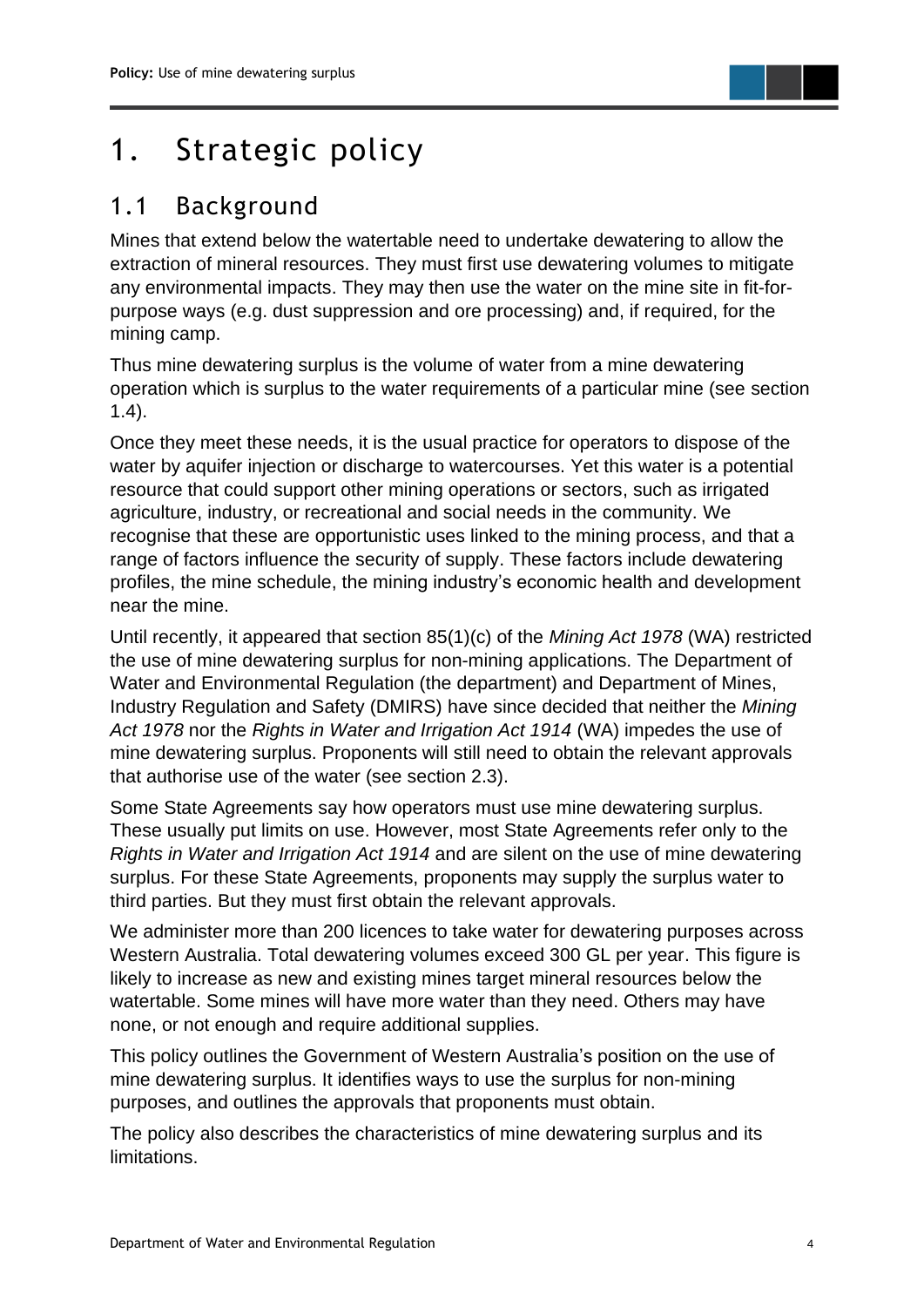

The policy links to the *Western Australian water in mining guideline* (DoW 2013), which guides proponents through the approvals process for water issues for the life of the mine.

### <span id="page-6-0"></span>1.2 Position statement

The State Government supports the appropriate use of mine dewatering surplus beyond individual mining operations. This is because it presents significant opportunities for local communities and the state.

To realise the benefits of this potential water resource, this policy promotes and encourages the appropriate use of dewatering surplus from mining operations for other purposes.

As opportunities arise, we will work with proponents and other agencies to consider options for the productive use of this water.

### <span id="page-6-1"></span>1.3 Objectives and guiding principles

This policy's objectives are to:

- acknowledge that mine dewatering surplus is valuable and can benefit the state, its industries and towns
- identify the characteristics of mine dewatering surplus
- recognise the issues related to its use for purposes other than the particular mining project.

We have developed this policy in line with the following water resource management principles, which are to:

- optimise the use of all available water resources
- foster opportunities to develop innovative solutions to use water efficiently and effectively
- encourage high-value uses of water to maximise benefits to the community, industry and the state
- use the available mine dewatering surplus efficiently and effectively
- provide an enabling policy setting for meeting the water needs of communities and industries (i.e. operational, potable, social, recreational, cultural and environmental)
- promote the fit-for-purpose use of water.

### <span id="page-6-2"></span>1.4 What is mine dewatering surplus?

We encourage mine operators to use water effectively and efficiently. The *Western Australian water in mining guideline* (DoW 2013) guides proponents through several strategic and operational issues to address 'whole of mine life' water issues. This process aligns with Environmental Protection Authority (EPA) and our own approvals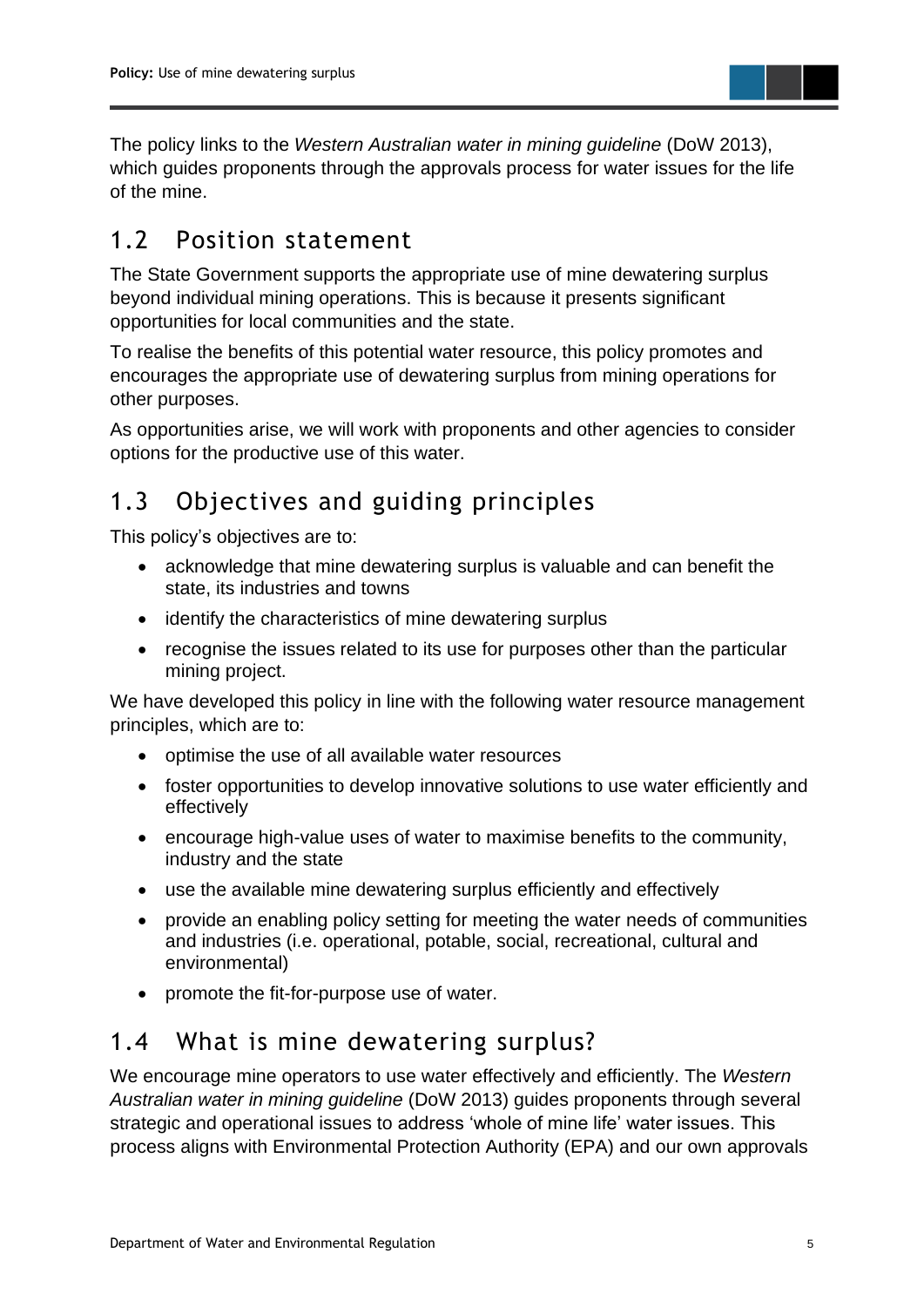

processes – Part IV and Part V of the *Environmental Protection Act 1986* (WA) respectively.

The guideline includes a method and approach for proponents to manage mine dewatering volumes. It encourages beneficial use over disposal.

Proponents must first use mine dewatering volumes to:

- mitigate environmental impacts
- support fit-for-purpose onsite activities (e.g. processing, dust suppression and mine camp use).

#### **Any dewatering volumes that remain after proponents meet these needs make up the mine dewatering surplus.**

The mining guideline gives proponents the following options to dispose of this water:

- transfer the water to meet other demands, including those of other proponents in the area and public water supply
- inject back into an aquifer at sites the proponent determines and we agree to
- controlled release into a designated watercourse or wetland (either through a pipe or overland) the proponent determines and we agree to.

Proponents should work through these options to determine how to manage their remaining mine dewatering surplus, in consultation with relevant agencies (see Appendix 2). They should also consider other complementary economic or innovative options for the surplus.

## <span id="page-7-0"></span>2. Implementation

### <span id="page-7-1"></span>2.1 Determining surplus volumes

Proponents should follow the *Western Australian water in mining guideline* (DoW 2013). The following information supplements the guideline.

During the feasibility stage of a mining proposal, proponents should work with the department and DMIRS, as well as other relevant agencies, to ensure they meet the regulations for use of mine dewatering surplus.

Proponents must use the following steps to determine the volume, if any, of their mine dewatering surplus.

#### <span id="page-7-2"></span>**Estimate dewatering needs**

The proponent should estimate the dewatering volumes for their mining operation. They need a section 26D licence under the *Rights in Water and Irrigation Act 1914* to construct wells and investigate groundwater for dewatering.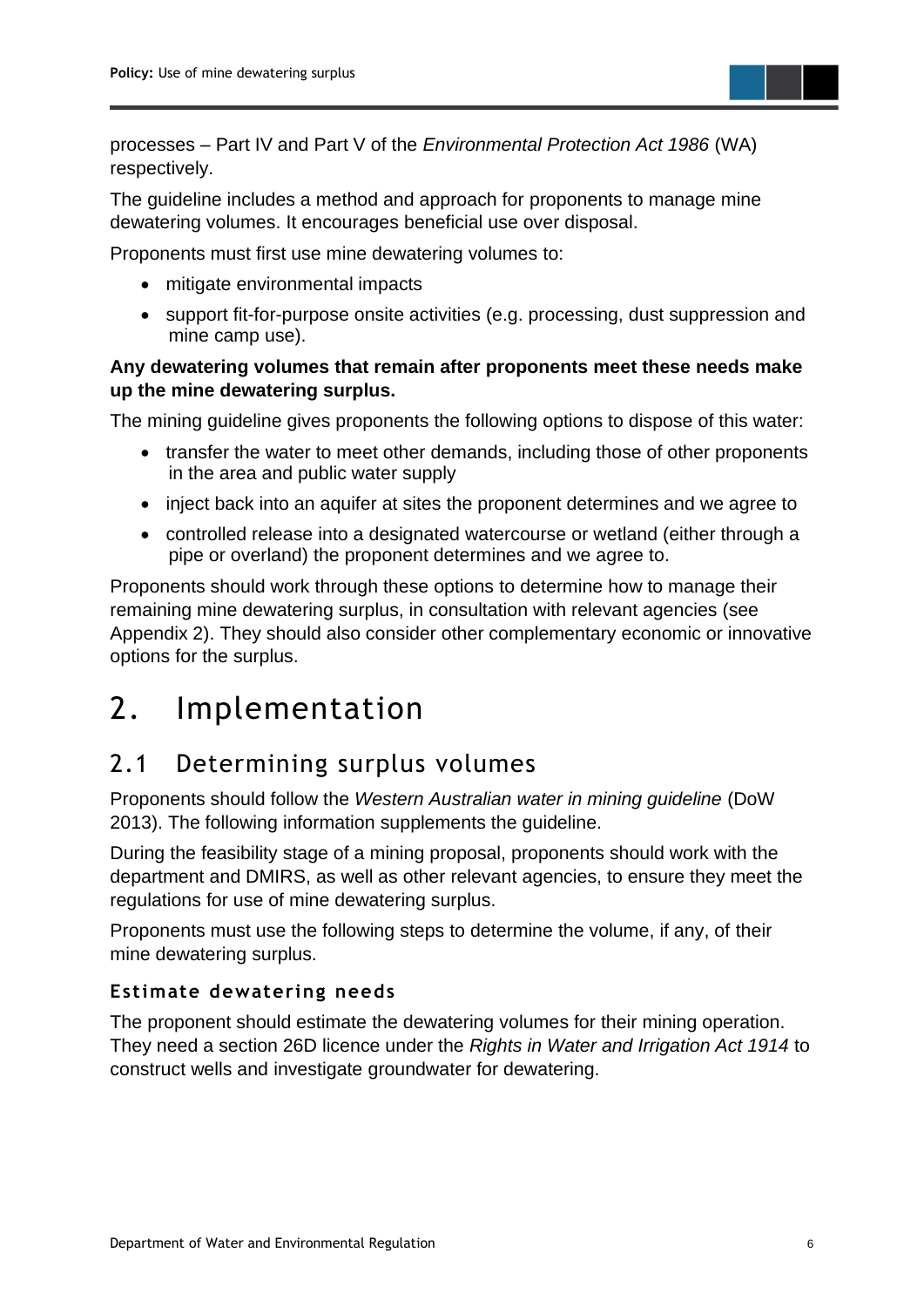

#### <span id="page-8-0"></span>**Mitigate the environmental impacts**

Mining operations must be environmentally acceptable. The proponent should determine the environmental requirements in the mining lease and surrounding area, and estimate the dewatering volume they may need to return to the environment, e.g. by injecting water back into the aquifer or augmenting reduced environmental flows in groundwater-dependent watercourses or wetlands. They should work with us to make these determinations. Proponents may need to refer their projects to the EPA for environmental approval.

#### <span id="page-8-1"></span>**Meet mine- site water needs**

Mining operations need water for various purposes such as dust suppression, washing of equipment, mineral processing and drinking water supply. Proponents should estimate these needs as accurately as possible. We prefer that proponents meet some or all of these needs through dewatering activities. But we recognise that sometimes only high-quality water and treatment or other sources are appropriate. The *Western Australian water in mining guideline* (DoW 2013) advises proponents to give us a water balance during the project's preliminary phase, to identify the minesite water needs.

#### <span id="page-8-2"></span>**Determine the mine dewatering surplus**

The mine dewatering surplus is the volume of water remaining, if any, after the proponent has met the environmental and mine-site water needs (as outlined above and in section 1.4).

The proponent may use the surplus water for other purposes or give it to another user. If there is no demand for the water, the proponent may need to use an environmentally acceptable way to dispose of it (e.g. by reinjecting it back into the aquifer or controlled release into waterways).

### <span id="page-8-3"></span>2.2 Facilitating the use of mine dewatering surplus

The proponent should tell us about any surplus water as early as possible. This allows the proponent, other government agencies and us to consider opportunities for using that water. When seeking a groundwater licence, the proponent should tell us about any expected surplus volumes during project scoping – Stage B in the *Western Australian water in mining guideline* (DoW 2013). The proponent may agree with a third party to provide access to the surplus water. The proponent and the third party must both obtain all the relevant approvals for use of the water. These agreements are private business-to-business arrangements and government agencies are not involved. Any third party wishing to use mine dewatering surplus must know they can only access the water during the mine's life or other such period that the mine operator determines. The quality and quantity of water available may also vary over time. See section 2.5 for more detail on these issues.

Proponents should give us information about the surplus water in a letter or in the company's operating strategy linked to the groundwater licence – see *Policy: use of*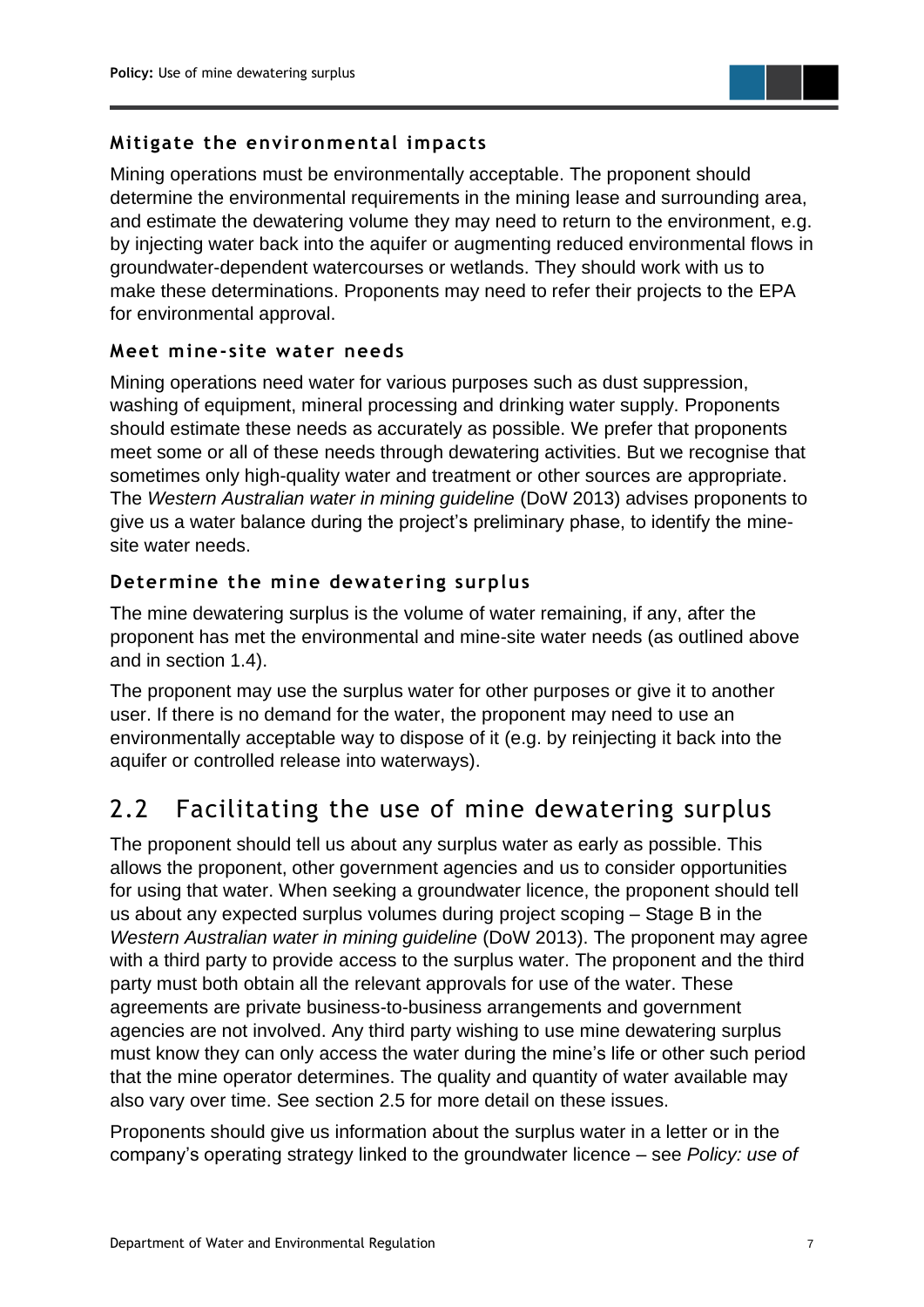

*operating strategies in the water licensing process* (DWER 2019). They should include:

- the volume of mine dewatering surplus
- the timeframe of surplus water availability
- water quality of the mine dewatering surplus
- expected changes to water volume and quality during the mine's life
- any other plans for use of the surplus water (e.g. if the mining company has made any agreements with other water users)

See Stage D of the *Western Australian water in mining guideline* (DoW 2013) for a discussion about operating strategies.

### <span id="page-9-0"></span>2.3 Regulatory requirements

To dewater a mine, proponents must obtain from us a licence to take water. Under section 5C of the *Rights in Water and Irrigation Act 1914*, proponents must have a licence in nearly all mining tenure, from artesian wells in all parts of the state, and from non-artesian wells in certain proclaimed areas of the state. To be eligible to hold a licence to take water, the proponent must have legal authority to access the land from which the water is to be taken.

The licence to take water does not give a proponent any particular powers or rights to access land or build works. It only gives a statutory authority power to take and use water, subject to the licence. These may include several conditions that restrict how the proponent may dewater the mine and that stipulate uses for the water (e.g. a condition that says the proponent must reinject dewatering volumes or supplement wetlands to meet environmental requirements).

A proponent may consider options to use mine dewatering surplus at any time during the mine's life. But we prefer they consider other uses for the surplus water during the mine's initial environmental impact assessment.

If a proponent wants to use mine dewatering surplus for purposes other than those integral to the mining operation, they or the third party may need to obtain additional approvals. These may include, but not be limited to the following:

• **When a proponent wants to supply surplus water to another party.** If this supply is a water service and originates in a controlled area, they will need to obtain a licence as a water service provider under the *Water Services Act 2012* or an exemption from licensing under that Act. Outside controlled areas, a proponent does not need a water services licence (supply licence) but must notify the Economic Regulation Authority (ERA) if it intends to provide a water service. The *Water Services Act 2012* also enables us to grant works powers relevant to infrastructure (bores, water treatment and pipeline) construction.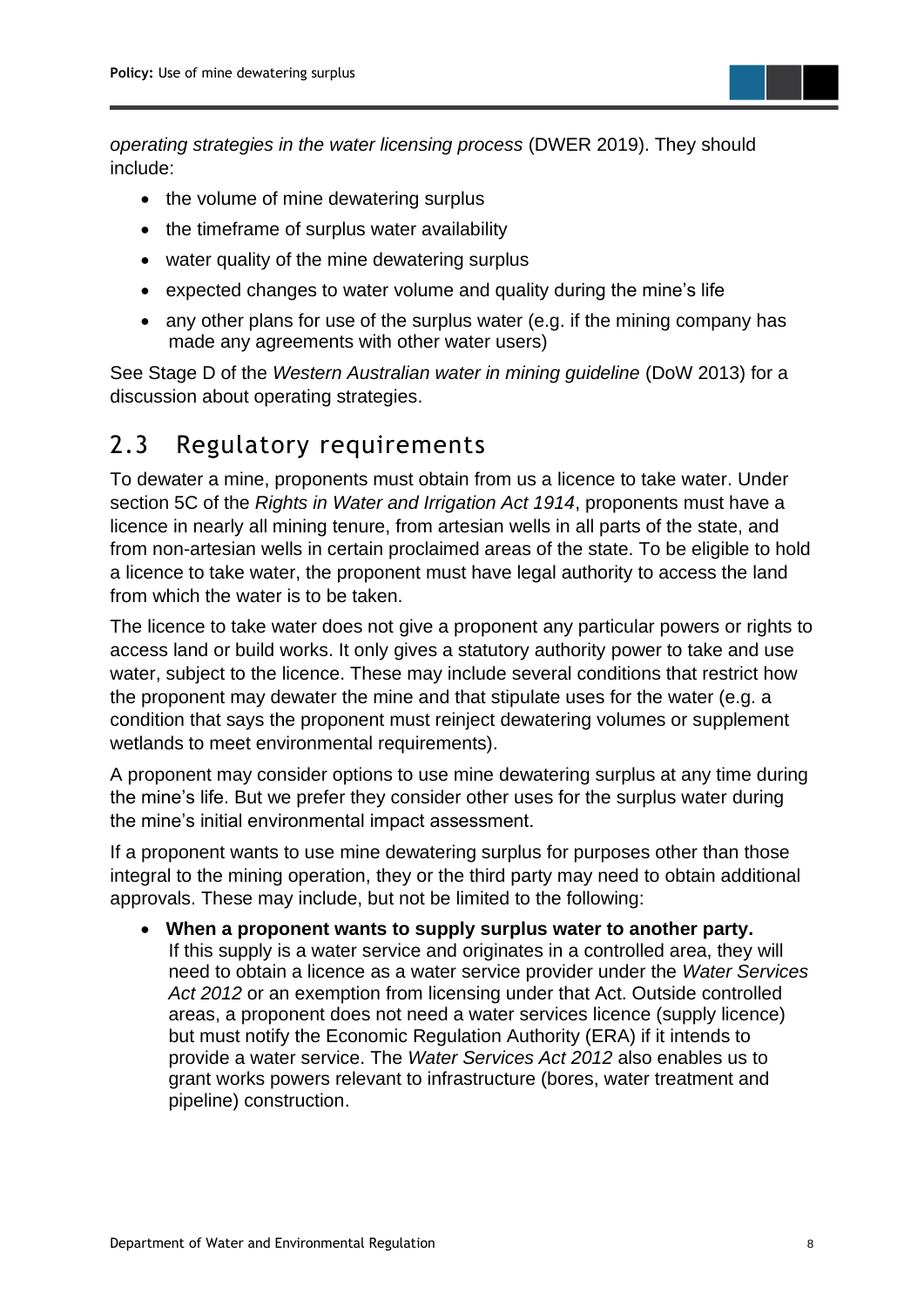

- **When a proponent intends to use the surplus water for drinking**. We may proclaim the source area as a public drinking water source area (PDWSA) under the *Country Areas Water Supply Act 1947*. In such cases, we set limits on land use activities in these areas.
- **When a proponent's surplus water may adversely impact the environment**

Under Part IV of *the Environmental Protection Act 1986*, the EPA may need to assess the proposal if adverse environmental impacts are possible (e.g. if the water is for irrigated agriculture in an environmentally sensitive area, associated fertiliser and chemical use may be an issue). The Minister for Environment may impose Ministerial Conditions in such cases.

- **When a dewatering proposal triggers a prescribed premises category.** We will need to ensure the premises has a works approval or a licence in line with Part V of the *Environmental Protection Act 1986* and schedule 1 of the Environmental Protection Regulations 1987.
- **When surplus water is for a pastoral lease for agriculture or horticulture** Under the *Land Administration Act 1997,* the Pastoral Lands Board may need to issue a permit that authorises the pastoral lessee to conduct a restricted range of agricultural or horticultural activities.

Third parties must know if they can legally access the land from where the surplus water is to be taken. The two main considerations are:

- What is the underlying land tenure?
- Does this land tenure mean that further approvals are needed to construct the infrastructure for transporting the water?

Some grants of tenure or works approvals may trigger issues relating to native title or obligations to obtain other legislative approvals, such as those under the *Environmental Protection Act 1986* or *Aboriginal Heritage Act 1972*.

If the third party does not have legal access to the land from where the surplus water is to be taken, they can make an agreement with the mine operator. This may be that the mine operator constructs and maintains any infrastructure on its tenement.

The mining company and the third party must reach these decisions together.

See Appendix 1 for more detail about the regulatory requirements.

### <span id="page-10-0"></span>2.4 Opportunities to use mine dewatering surplus

Many opportunities to use mine dewatering surplus exist throughout the state. In 2009, the Pilbara Cities vision outlined a goal for Karratha and Port Hedland to reach populations of 50,000 each by 2035. The Newman sub-regional centre would support these major settlements with an expanded population of up to 15,000. The towns of Tom Price, Onslow and Wickham are also expected to grow in population, which will turn them into major towns by 2035. This would significantly increase water demand in this region, not only for urban consumption but for associated industry and mining. Mine dewatering surplus may supplement other water supplies to some extent, although temporarily.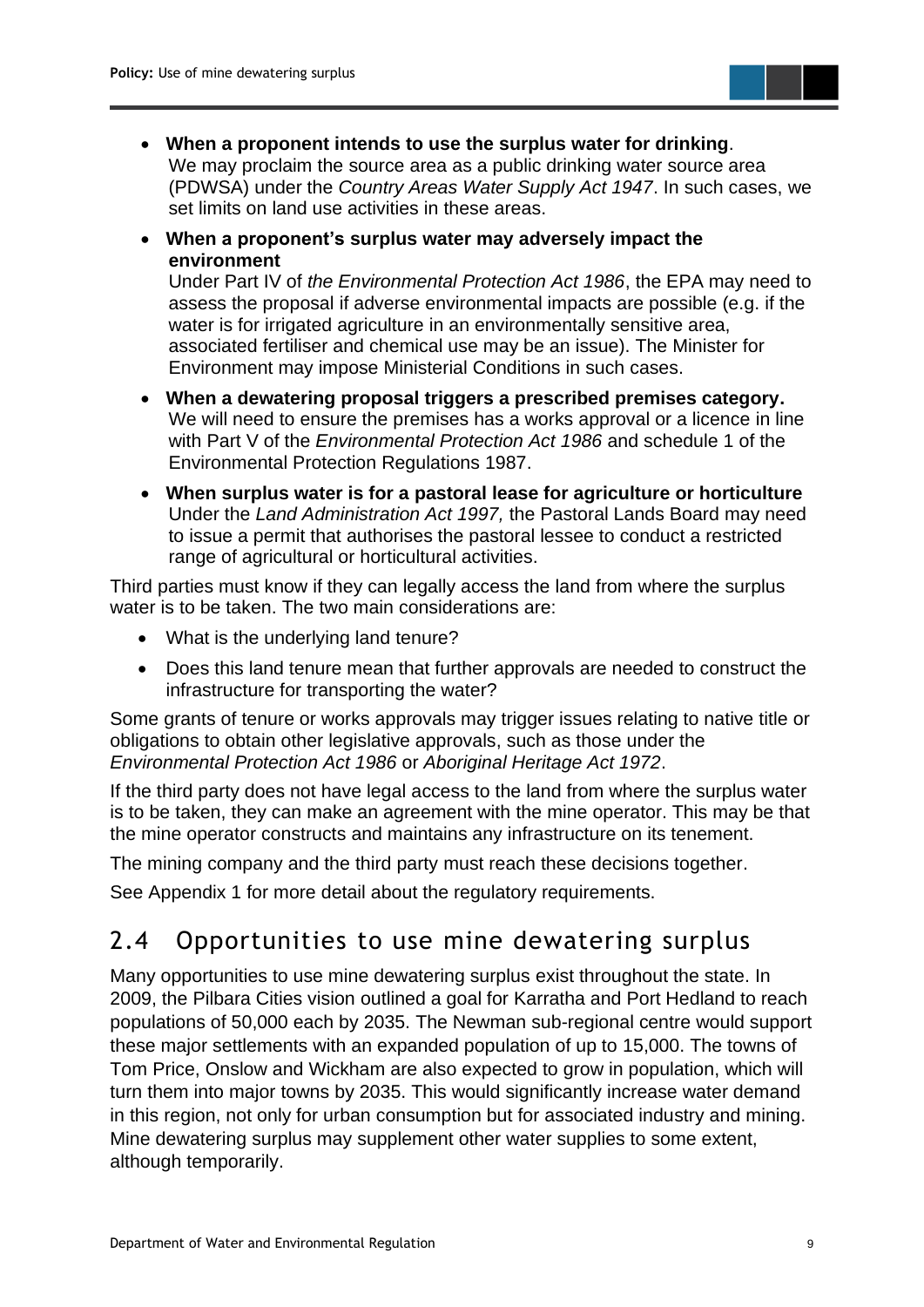

In the state's south-west, mine dewatering surplus could be used to supplement water supplies for new developments or to expand existing industries in areas where all the available water is fully allocated or where water scarcity exists. However, mine dewatering surplus would not be a permanent supply, given its availability is linked to a mine's operational life and is at the discretion of the mine operator that holds the water licence.

Some of the opportunities we envisage for the use of mine dewatering surplus are outlined below. See Section 2.3 for the regulatory requirements.

#### <span id="page-11-0"></span>**Use on other mine sites**

Some mines need additional water for their processing operations, dust suppression or for drinking. They could use dewatering surplus from nearby mines instead of establishing new borefields to obtain a water supply for these purposes.

#### <span id="page-11-1"></span>**Mine rehabilitation and closure**

When rehabilitating a mine site, generally operators must re-establish native vegetation over large areas or refill mine voids (pit lakes). They could use mine dewatering surplus for the water needed to rehabilitate those areas.

#### <span id="page-11-2"></span>**Agriculture and horticulture**

Agricultural and horticultural enterprises near mines could use mine dewatering surplus for irrigation, rather than establish new borefields.

Yet the water supply will only be available as long as the mine is operating. Such enterprises and the mine operator must consider this issue in their planning phase. Proponents should mitigate the risk of third parties expecting an ongoing source of water during development of the water management outcomes and by considering the cumulative impacts. See the *Western Australian water in mining guideline* (DoW 2013) for more details.

#### <span id="page-11-3"></span>**Town drinking water supply/community amenities**

Mines that operate near towns may provide mine dewatering surplus for drinking water, public open space, swimming pools or sporting facilities. The demand for drinking water is likely to continue beyond the mine's life, an issue the mine operator and towns must consider in the planning phase. However, use of the surplus may offer some scope to delay the need for new water sources, and time to investigate supply options.

#### <span id="page-11-4"></span>**Power production (cooling purposes)**

Mine dewatering surplus may have suitable quality and volume for cooling power plants – reducing demand on water resources, as well as infrastructure and operational costs (e.g. borefield construction). This option is more suited to a power plant belonging to the mine operator which may be nearby. However, depending on the location, the surplus could also be used for cooling regional power plants.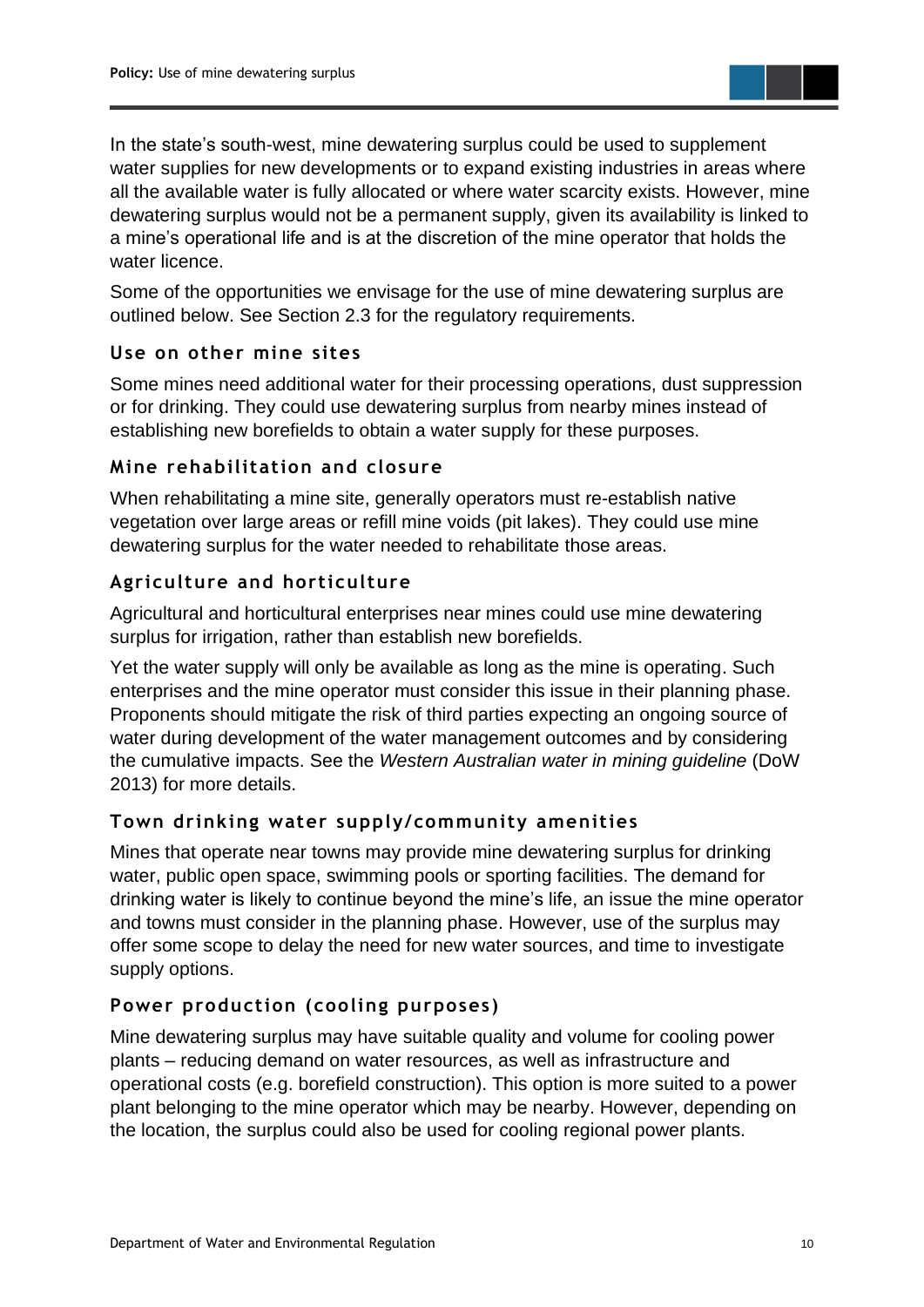

#### <span id="page-12-0"></span>**Industrial use**

Mine dewatering surplus could be used to support related mining operations or to maintain port and railway transport facilities, depending on the mine's location and presence of infrastructure such as pipelines. The surplus would also need to be sufficient and predictable and of suitable quality.

Another potential use might be to control dust on port stockpiles.

### <span id="page-12-1"></span>2.5 Considerations for using mine dewatering surplus

Proponents wishing to access mine dewatering surplus should consider the following.

#### <span id="page-12-2"></span>**Variability in supply**

Proponents must reconcile the variability of supply with the reliability the user requires. For example, the user may need a constant and predictable volume of water throughout the year (for process-related activities or cooling of power plants) or predictable volumes over a given season (irrigated agriculture).

Mine dewatering volumes may vary both in the short and long term, depending on several factors. The amount of water the mine uses may also vary over time, affecting the surplus volume available for other purposes. It is therefore important for proponents to determine mine-life dewatering profiles and update these as required. Third parties must be aware of the potential variability in supply.

#### <span id="page-12-3"></span>**Reliable delivery**

Generally a proponent owns and operates the bores for dewatering and its primary concern will be its mining and dewatering operations. Third parties should take such commercial and operational issues into account when developing agreements with mining companies to access dewatering surplus.

#### <span id="page-12-4"></span>**Cumulative impacts**

When making plans for mine dewatering surplus, proponents must consider the potential for adversely impacting other water users, existing water resources and the environment. For example, if they intend to supply surplus water for irrigation near its mining operations, this may result in water infiltrating back into the mine area, which would mean additional dewatering.

#### <span id="page-12-5"></span>**Water quality**

Possible uses for mine dewatering surplus will vary depending on the quality of the water available. This may vary over the mine's life as water is abstracted from different parts of the mine and from different depths. Water pumped from mine sites may contain metals leached from mineral resources and introduced chemicals (e.g. hydrocarbons from machinery or nitrates from explosives).

Proponents must test the water to ensure it is suitable for the proposed end use. They may need to treat it to bring it up to the required standard. This may add to the cost of using the water.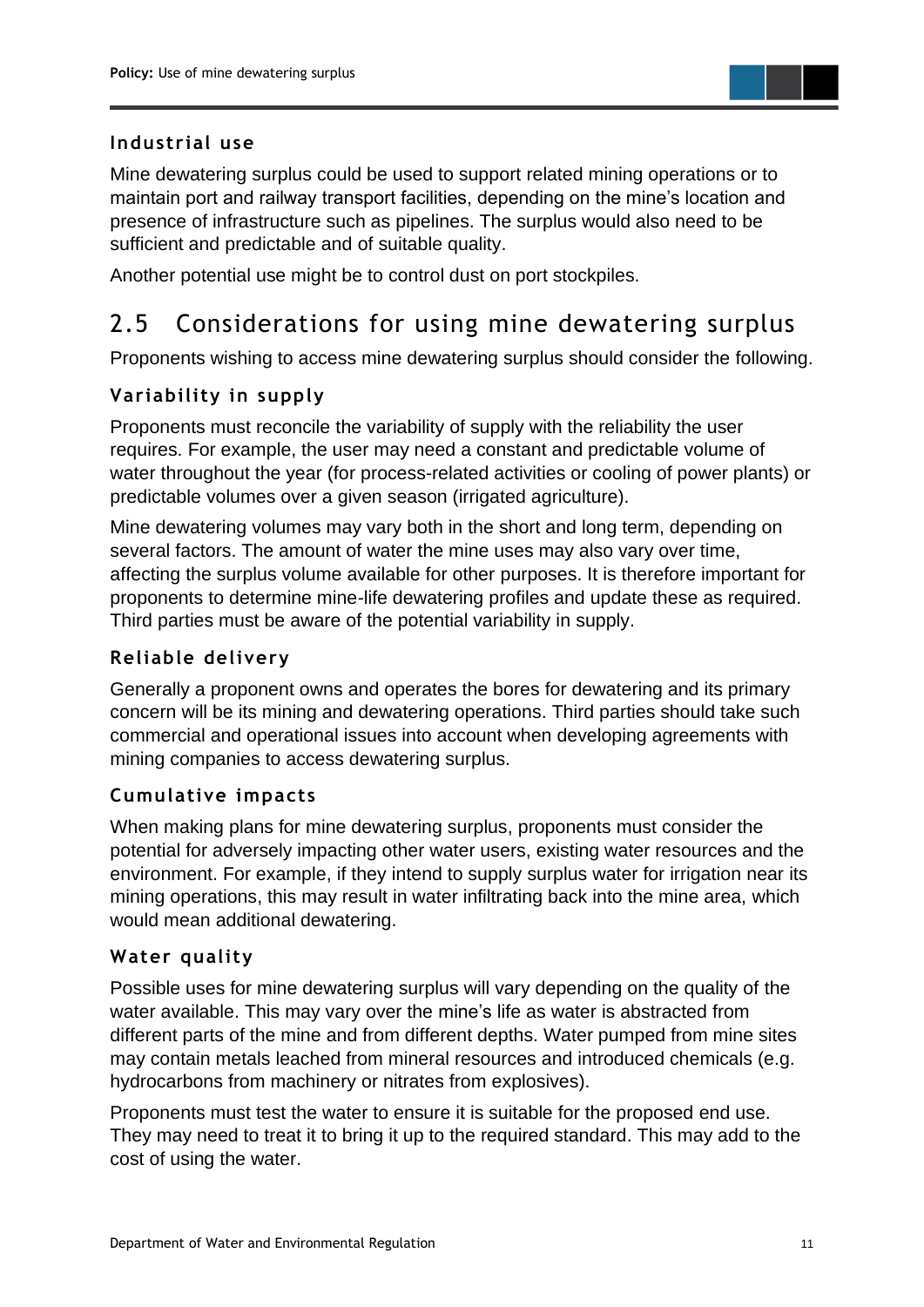

#### <span id="page-13-0"></span>**Availability of water after mine closure**

A mine's life (i.e. duration of the mining operation) may vary from a few years to 25 years or longer, depending on the size of the resource. When mining operations stop, generally dewatering operations will too. Sometimes water abstraction will need to continue for environmental reasons.

Third parties wishing to use mine dewatering surplus beyond the mine's life must develop plans for continuing or replacing the water supply. This is most relevant to long-term developments such as irrigated agriculture, potable water supply and large industries.

It may be possible to use the water supply, or part of it, beyond mine closure. When proponents do their contingency and transition planning, they should assess the potential to continue using mine dewatering surplus to prevent possible water contamination post mine closure.

#### <span id="page-13-1"></span>**Cos t**

Proponents should assess the cost of using mine dewatering surplus as a water supply against the cost of establishing a new water supply. In some cases, the cost of building infrastructure to allow the use of dewatering surplus may be significant. These costs are generally a factor of distance to demand. The most feasible and cost-effective opportunities are likely to be near the mining operations. A shorter distance between the mine and the demand centre reduces the distribution costs, because shorter pipelines, and less supporting infrastructure and roads are needed.

#### <span id="page-13-2"></span>**Pipeline route**

Proponents must legally secure land access for the route their pipeline will follow. They should consider native title issues and access for the construction of roads, maintenance facilities, pumping stations etc. See the *Land Administration Act 1997* or the *Mining Act 1978* for more information.

#### <span id="page-13-3"></span>**Pipeline ownership**

This refers to the building and operational aspects of the pipeline and associated infrastructure. The proponent and any third party must agree on pipeline ownership by contract. For important pipelines that require significant state involvement, a State Agreement may be necessary. Proponents may also need works approvals for pipelines, borefields and associated infrastructure under the *Water Agencies (Powers) Act 1984*.

#### <span id="page-13-4"></span>**Third-party logistics**

The proponent may also need to overcome logistical issues by agreement when supplying water to a third party (e.g. to another mine owned by a different company). These issues may include site access and conflicts with site operations and schedules. They may also need to consider safety issues.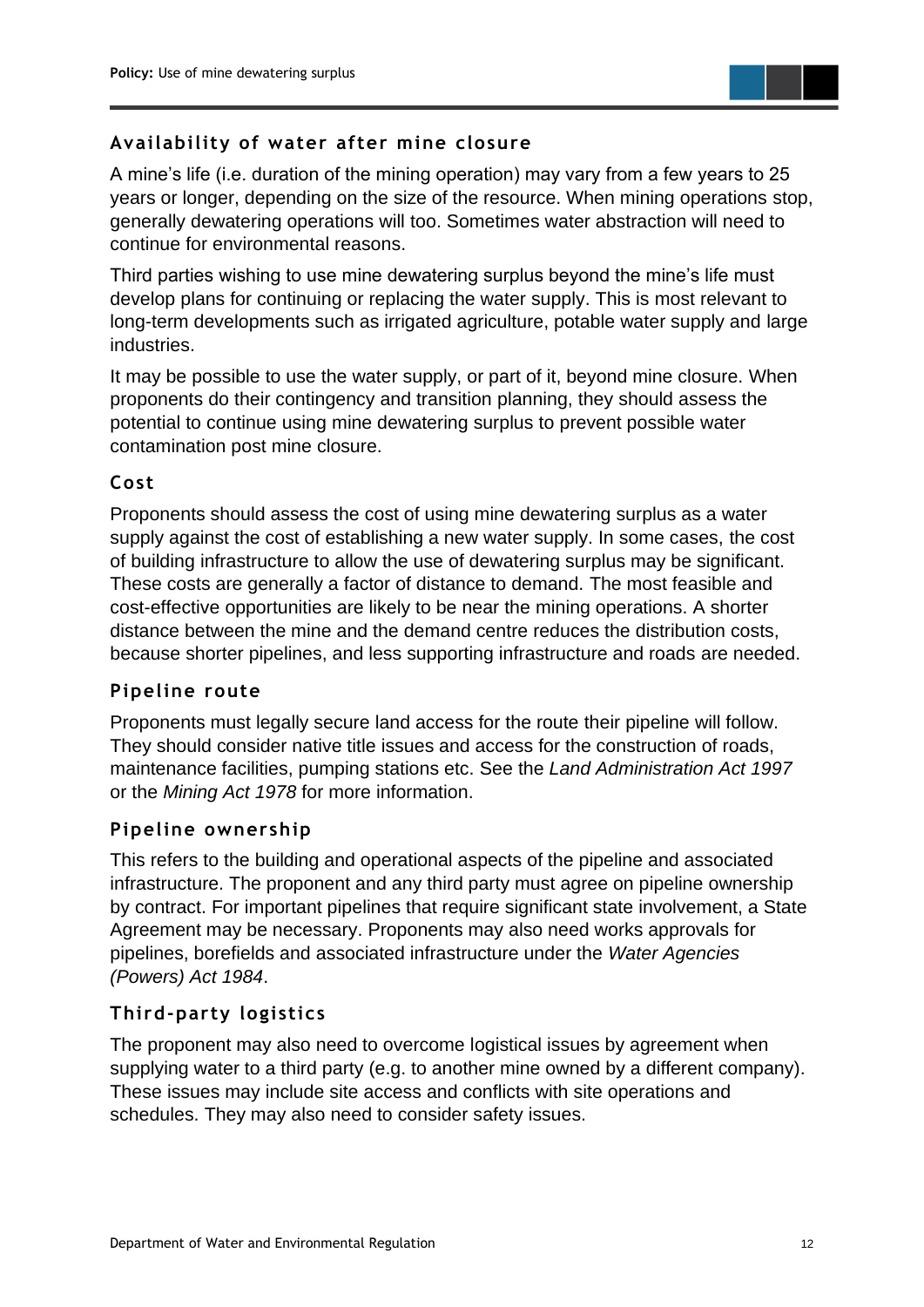

Mining companies will need to look at ways to overcome these issues if they are to create opportunities for using dewatering surplus and ensure maximum community benefit.

#### <span id="page-14-0"></span>**Trading of mining operations**

Proponents must assess the security of dewatering supply in the context of mining tenements and mining projects being sold or traded. Water users that depend on continued access to mine dewatering surplus should ensure their agreement with a mine operator addresses the possibility of it being traded to another entity.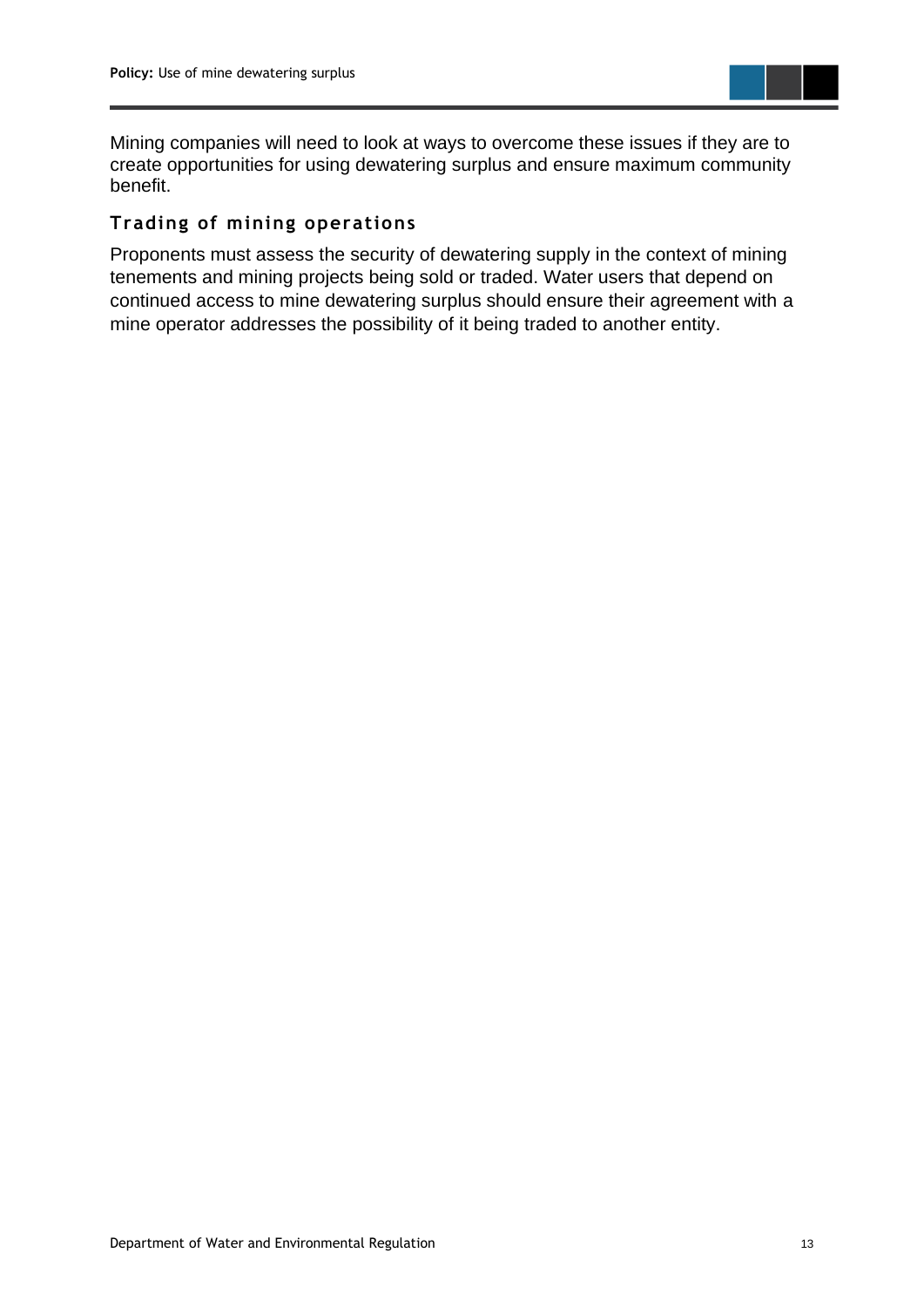

## <span id="page-15-0"></span>Appendices

### <span id="page-15-1"></span>Appendix 1 – Legislative framework

The Appendix outlines the Acts that regulate different aspects of mine dewatering surplus. These Acts provide for land access to mining operations, grant access to the groundwater resources, ensure the environmental impacts are managed, and provide for agreements between the government and individual companies. Each of these Acts combine to ensure the appropriate management of mine dewatering surplus.

### <span id="page-15-2"></span>Commonwealth legislation

#### <span id="page-15-3"></span>*Commonwealth Native Title Act 1993*

Mine dewatering surplus proposals must comply with the future acts provisions under the *Native Title Act 1993*. If the proposed use of the land is different to that allowed under the existing land tenure, then depending on the kind of land tenure involved, fresh native title processes may be required.

#### <span id="page-15-4"></span>*Environment Protection and Biodiversity Conservation Act 1999*

This Act focuses on matters of national environmental significance. It covers threatened species, ecological communities and threatening processes. This Act considers any critically endangered, conservation dependent, endangered, vulnerable or threatened species that depend on groundwater (including groundwater-dependent ecosystems) or endangered ecological communities. These considerations may influence environmental water requirements and hence mine dewatering surplus volumes, or the location of infrastructure.

### <span id="page-15-5"></span>Western Australian legislation

The *Rights in Water and Irrigation Act 1914* and the *Mining Act 1978* both govern the use of water extracted from mining tenure. The primary issue usually relates to thirdparty access to the mining tenement. The third-party may address this by making an agreement with the proponent, whereby the proponent builds and maintains any infrastructure on the mining tenement.

#### <span id="page-15-6"></span>*Mining Act 1978*

The *Mining Act 1978* is the primary legislation that regulates mining activities in Western Australia. Mining tenements granted under this Act permit the holder to undertake mining activities and associated works within that tenement.

The Act does not present any impediment to the use of mine dewatering surplus for non-mining related purposes, as long as the proponent or third-party obtains the appropriate approvals.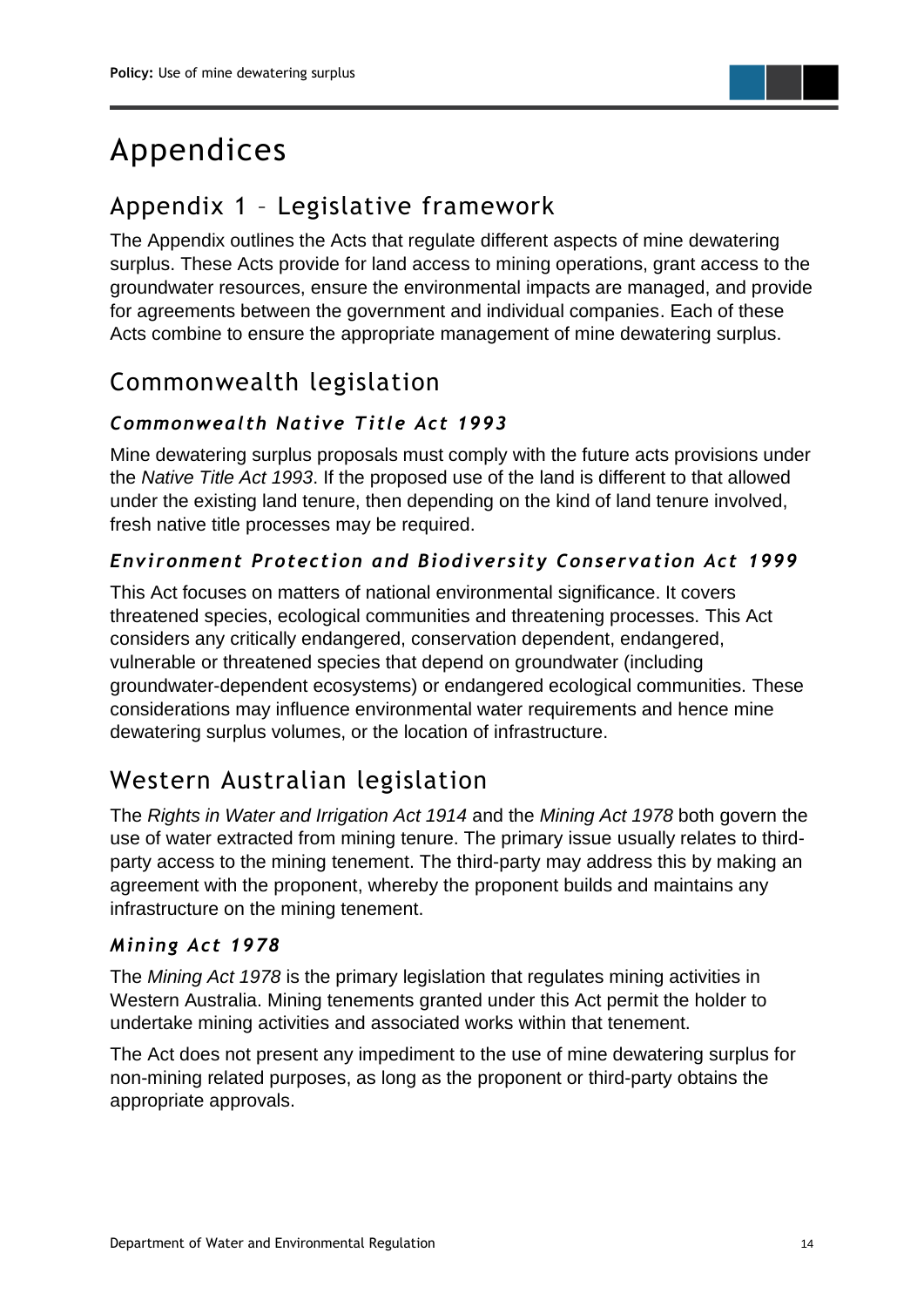

#### <span id="page-16-0"></span>*Rights in Water and Irrigation Act 1914*

The *Rights in Water and Irrigation Act 1914* provides for licences for the taking and use of water from certain sources (including underground water sources) and for the construction of bores. It applies to artesian wells throughout the state and nonartesian wells in proclaimed groundwater areas.

A licence to take water under section 5C may include conditions to manage the impacts of taking the water. For example, the licensee may have to reinject water to an aquifer or supplement wetlands to meet environmental requirements. They may also have to develop an operating strategy that includes details about how they will manage the dewatering surplus.

Proponents must have legal authority to access the land to take water. The licence to take water does not give the licensee a right of access or works powers.

Section 26D provides for licences to construct or alter wells. This is to manage bore construction and protect water resources.

#### <span id="page-16-1"></span>*Country Areas Water Supply Act 1947*

When potable water supply is the intended use for mine dewatering surplus, the source area may be proclaimed as a PDWSA. This area may include the catchment areas of surface water sources (reservoirs) and the recharge and abstraction areas of groundwater sources. They are presently proclaimed as water reserves or catchment areas under the *Country Areas Water Supply Act 1947*.

By-laws under these Acts regulate the land uses and control potentially polluting activities within PDWSAs.

Most PDWSAs have a drinking water source protection plan that identifies any contaminating risks to the water source and provides strategies to protect the drinking water source. Any new drinking water source (including mine dewatering surplus) may need a drinking water source protection plan.

#### <span id="page-16-2"></span>*Environmental Protection Act 1986*

The EPA and the Minister for the Environment consider proposals that may have a significant effect on the environment by way of the environmental impact assessment process under Part IV of the *Environmental Protection Act 1986*. The department is responsible for regulating environmental harm and waste laws and administers licences for prescribed premises, works approvals and clearing permits under Part V of the Act and the Environmental Protection (Clearing of Native Vegetation) Regulations 2004 and Environmental Protection Regulations 1987.

The EPA may need to assess a proposal to use dewatering surplus under Part IV of the Act and the Minister for the Environment may impose Ministerial Conditions. Where a dewatering proposal triggers a prescribed premises category, as set out in Schedule 1 of the Environmental Protection Regulations 1987, it must be assessed under Part V of the Act and in accordance with a works approval or a licence. The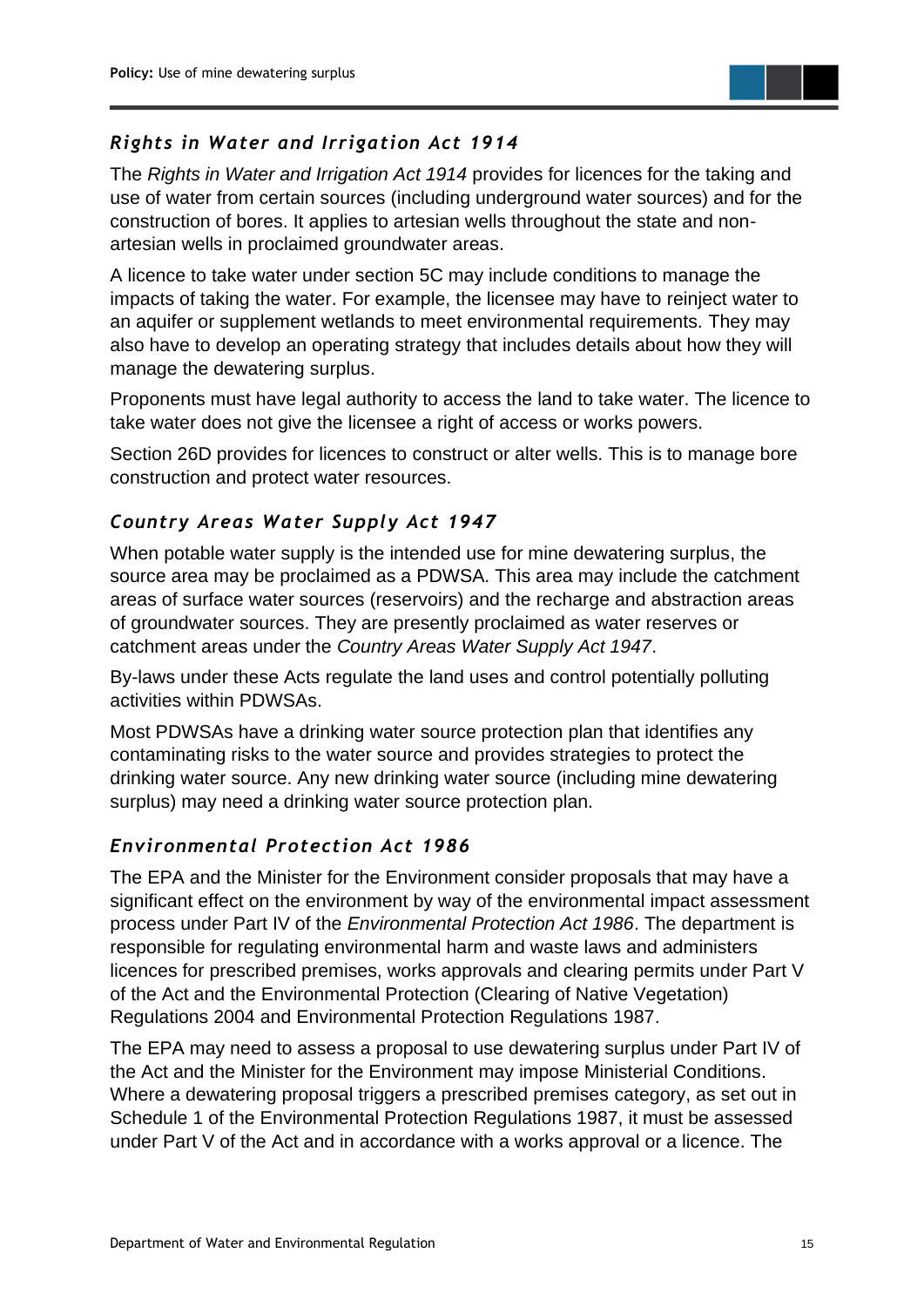

*Environmental Protection Act 1986* overrides all inconsistent state legislation (see section 5 of the Act).

### <span id="page-17-0"></span>State Agreements

At present about 50 active State Agreements grant rights to land access and prescribe the activities that may occur there. Depending on the provisions of individual State Agreements, a mine operator may have an explicit right to supply surplus mine dewatering volumes to third parties. Moreover, some State Agreements have special provisions for the mine operator to supply water to a third party, such as for drinking water purposes. State Agreements also override inconsistent other laws, other than the *Environmental Protection Act 1986*.

#### <span id="page-17-1"></span>*Health Act 1911 (WA)*

Proposals to use mine dewatering surplus for non-mining purposes may be regulated under the *Health Act 1911.* This would be where the proposed end use of the surplus water from dewatering activities has the potential to affect human health.

#### <span id="page-17-2"></span>*Land Administration Act 1997*

The Pastoral Lands Board issues permits under the *Land Administration Act 1997*. These permits authorise pastoral lessees to conduct a restricted range of agricultural or horticultural activities.

Mining leases may be granted over pastoral leases. Water taken from land covered by both a mining tenement and a pastoral lease may be used for either mining or agricultural/horticultural purposes. However, the proponent must meet the requirements of the *Mining Act 1978* and *Land Administration Act 1997* and obtain the relevant permits.

Pastoralists may apply for a permit from the *Pastoral Lands Board*, under section 119 or 120 of the *Land Administration Act 1997*, to use pastoral land for agricultural/horticultural purposes or grow non-indigenous species. It is up to the lessee to ensure they comply with all relevant legislation. In cases where the lessee has agreed with a mining company to use mine dewatering surplus, they may need a licence to take water (see Rights in Water and Irrigation Act above). While not a formal requirement, it is wise to note such arrangements in the permit application.

#### <span id="page-17-3"></span>*Aboriginal Heritage Act 1972*

This Act protects places and objects in Western Australia that are important to Aboriginal people because of connections to their culture (Aboriginal sites). This Act is relevant to those needing access to Aboriginal sites for works activities (e.g. pipeline construction) that could destroy such sites.

#### <span id="page-17-4"></span>*Water Services Act 2012*

The *Water Services Act 2012* regulates the provision of water services.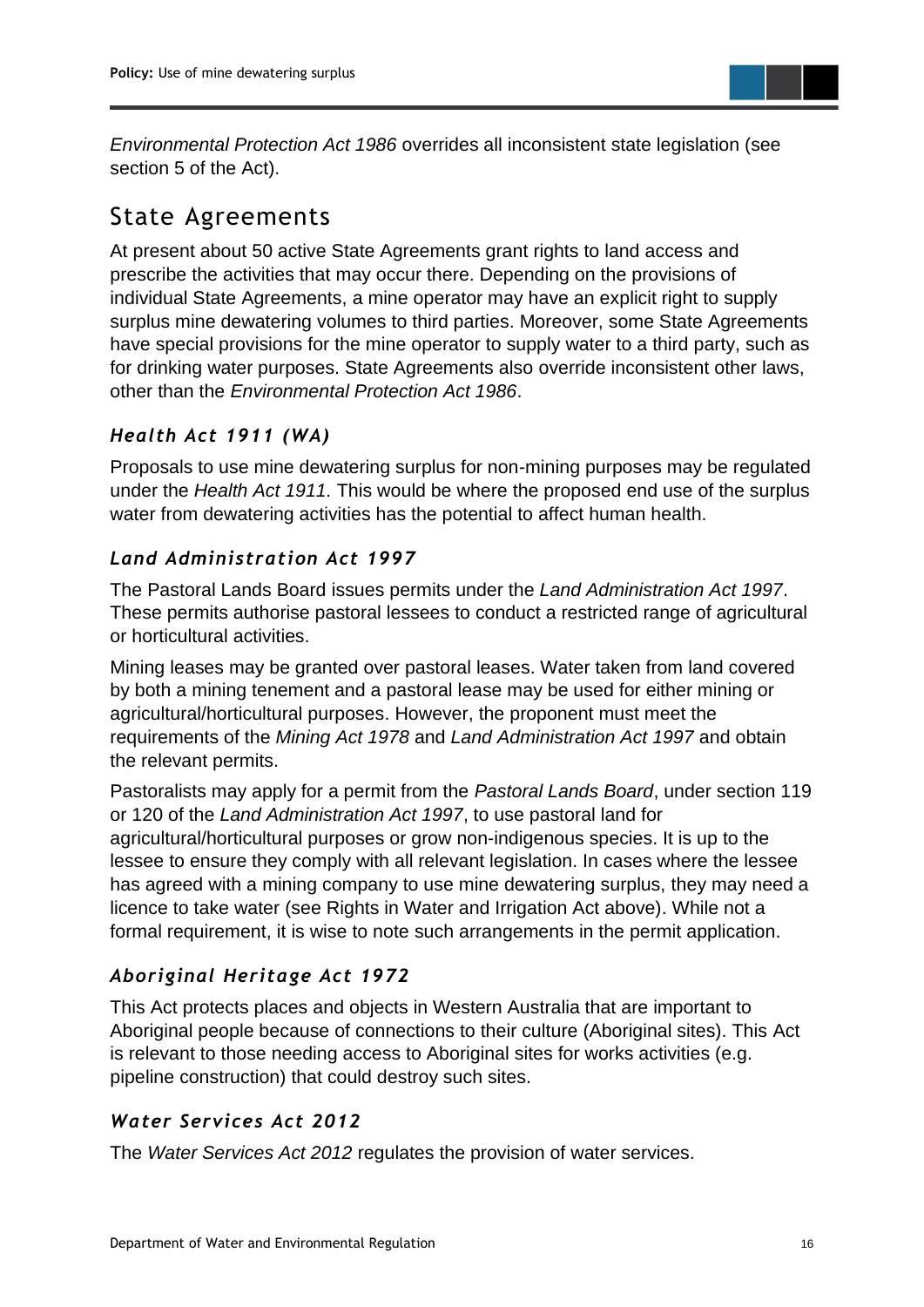Proponents wishing to use the dewatering surplus to provide a service (e.g. public drinking water supplies, water supply for electricity or irrigation services) will need a water service provider's licence under the *Water Services Act 2012* or be granted an exemption under that Act.

Water service licences are issued by the Economic Regulation Authority. Exemptions are administered by the Department of Water and Environmental Regulation. The *Water Services Act 2012* also enables the granting of works powers that are relevant to pipeline construction.

#### <span id="page-18-0"></span>*Water Agencies (Powers) Act 1984*

Licensed water service providers wishing to construct water supply infrastructure, to use the dewatering surplus to provide a service, may have to comply with works approvals provisions under this Act.

### <span id="page-18-1"></span>Appendix 2 – Roles of State Government agencies

The role of each State Government agency and its legislative responsibilities related to the use of mine dewatering surplus is outlined below.

#### <span id="page-18-2"></span>**Department of Water and Environmental Regulation**

#### *Water regulation*

The department regulates and manages the state's water resources. It manages water for use, protects dependent ecosystems, and promotes the sustainable and efficient use of water by ensuring that licensees comply with the terms and conditions of their licences.

The department encourages proponents to engage early on strategic issues such as the use/disposal of surplus water, given the complexities of surplus water arrangements. It encourages a 'whole of mine life' approach. The *Western Australian water in mining guideline* (DoW 2013) guides proponents through several steps to address water issues. This process aligns with the EPA and the department's approvals processes – Part IV and Part V of the *Environmental Protection Act 1986* respectively.

The department administers the following relevant legislation:

- *Rights in Water and Irrigation Act 1914*
- *Country Areas Water Supply Act 1947*

There may be some constraints to development associated with mining activities when the land use activities occur in a sensitive area (e.g. in PDWSAs). See the Department of Planning's 2003 *State planning policy 2.7: Drinking water source protection policy*.

#### *Environment regulation and the Office of the EPA*

The department protects and conserves the state's environment on behalf of the people of Western Australia. Its key responsibilities are to conserve biodiversity, and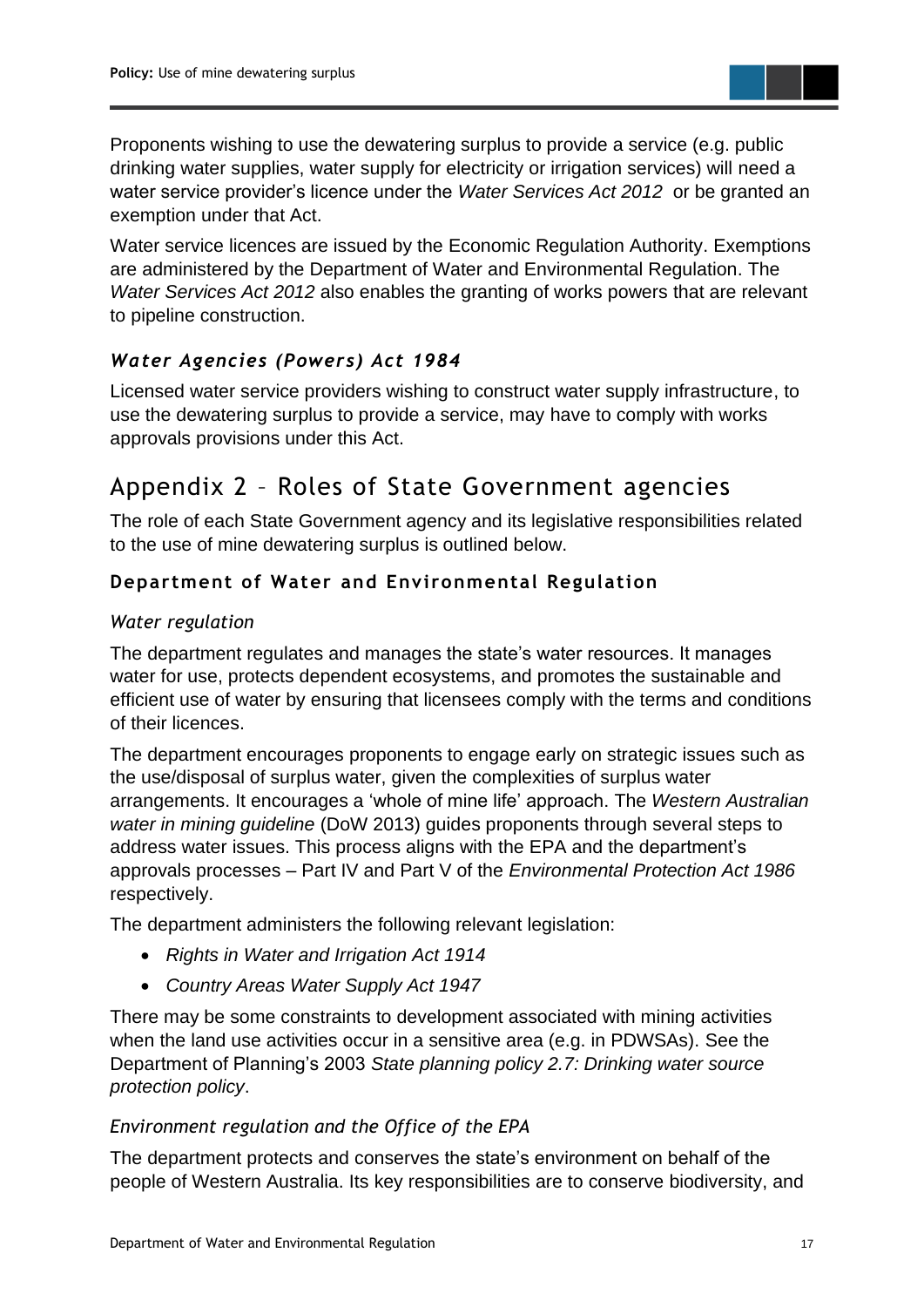protect, manage, regulate and assess many aspects of the use of the state's natural resources. The department helps develop environmental protection policies, manages the environmental impact assessment process and carries out regulatory functions to achieve better environmental outcomes. It also manages contaminated sites and coordinates pollution incident responses.

The department administers Part V of the *Environmental Protection Act 1986.* This part of the Act regulates the discharge of dewatering surplus (i.e. as a waste) from prescribed premises. The Office of the EPA supports the Minister for Environment to administer parts III and IV of the *Environmental Protection Act 1986.* Part IV is discussed further in Appendix 1.

#### <span id="page-19-0"></span>**Economic Regulation Authority**

The ERA is Western Australia's independent economic regulator. It regulates monopoly aspects of the gas, electricity and rail industries and licenses service providers for gas, electricity and water. The ERA seeks to maintain a competitive, efficient and fair commercial environment, particularly where businesses operate as natural monopolies, for the benefit of the Western Australian community. It strives to promote fair prices, quality services and choice.

Where a mining company is supplying water to another party, it may need to obtain a licence from the ERA in accordance with the *Water Services Act 2012*. This type of licence sets minimum service standards. Exemptions from the licensing requirements of the *Water Services Act 2012* are administered by the Department of Water and Environmental Regulation.

#### <span id="page-19-1"></span>**Department of Jobs, Tourism, Science and Innovation (DJTSI)**

DJTSI supports the successful delivery of key government industrial and infrastructure initiatives. It is responsible to:

- develop and coordinate significant state projects
- co-ordinate approvals processes for major resources, industrial and infrastructure projects across government
- negotiate and manage State Agreements between development proponents and the State Government
- enable the development of strategic industrial land and infrastructure to meet industry needs
- provide strategic policy advice on state development issues
- promote and attract investment in Western Australia
- advise and help Western Australian businesses with global export activities.

DJTSI has a role in negotiating State Agreements with individual companies. Sometimes it helps make arrangements for third-party access to mine dewatering surpluses in these negotiations.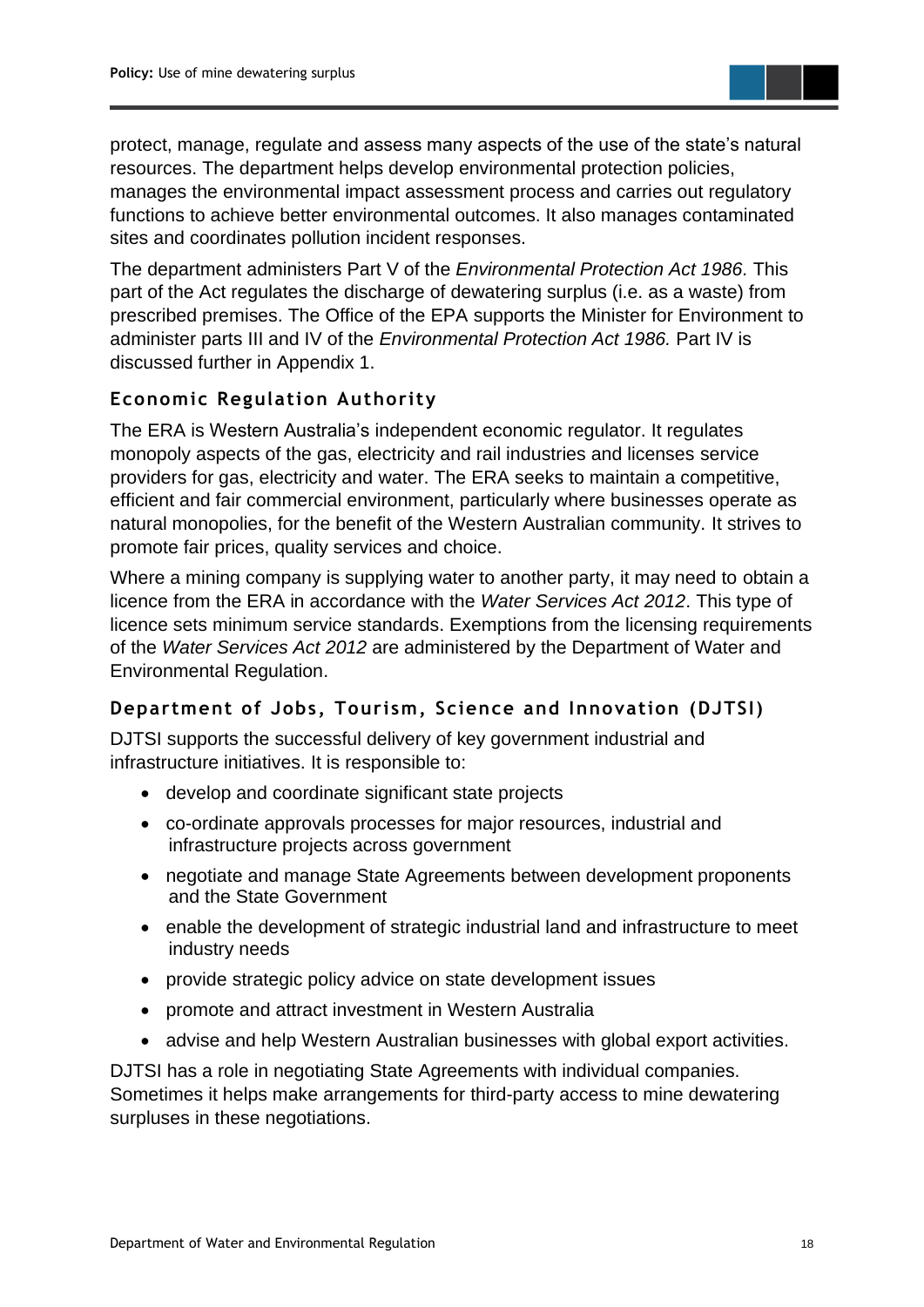

#### <span id="page-20-0"></span>**Department of Mines , Industry Regulation and Safety (DMIRS)**

DMIRS manages the state's mineral, petroleum and geothermal resources. It works to attract private investment in resources exploration and development. It provides geoscientific information on minerals and energy resources, and manages equitable and secure titles systems for the mining, petroleum and geothermal industries. It administers several Acts, of which the *Mining Act 1978* is relevant to alternative uses for dewatering surplus.

Section 24 of the *Mining Act 1978* requires Ministerial-level consultation for mining tenement applications applied over PDWSAs (gazetted water reserves or catchment areas).

#### <span id="page-20-1"></span>**Department of Health (DoH)**

The DoH is responsible for public health in Western Australia. This includes managing health concerns around water quality, particularly drinking water. It administers the *Health Act 1911* (WA).

#### <span id="page-20-2"></span>**Department of Primary Industries and Regional Development (DPIRD)**

DPIRD manages the Royalties for Regions initiative, key projects such as the Pilbara Cities vision, and regional development matters including state and pastoral lands functions.

DPIRD also supports the state's agriculture, food and fibre sectors to be sustainable and profitable. It works with the state's agribusiness industries to meet the increasingly demanding standards for food safety and quality, and sustainably produced fibre products.

DPIRD has a role in proposals to use mine dewatering surplus for agriculture/ horticulture, helping to ensure sustainable use of land and water resources in a changing climate.

#### <span id="page-20-3"></span>**Department of Planning, Lands and Heritage (DPLH)**

Water infrastructure construction works may destroy Aboriginal sites. This is relevant to provisions in sections 17 and 18 of the *Aboriginal Heritage Act 1972* that DPLH administers. DPLH is responsible for the Act's day-to-day administration and all questions about Aboriginal sites should be directed to it.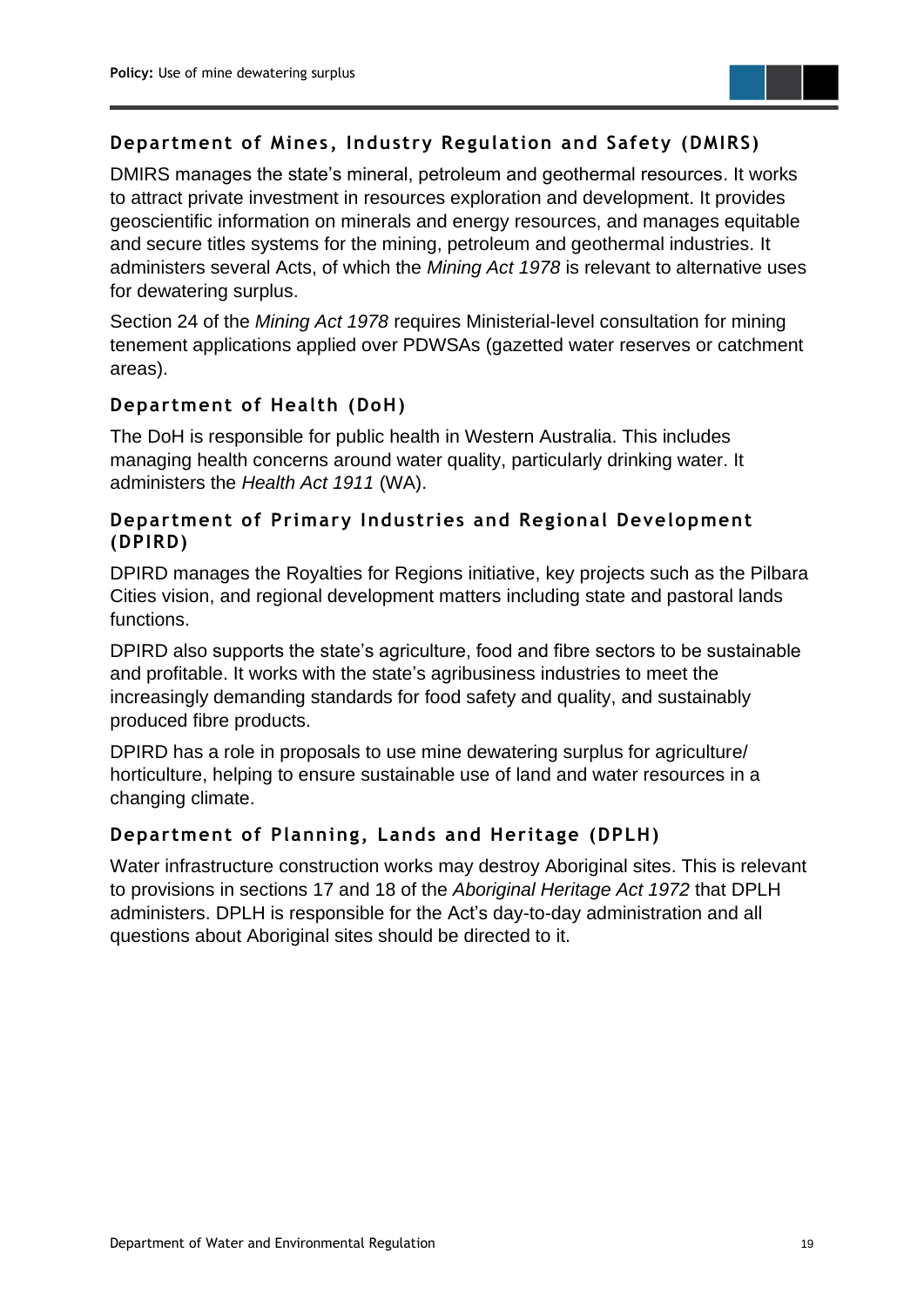

## <span id="page-21-0"></span>Shortened forms

| <b>DMIRS</b> | Department of Mines, Industry Regulation and Safety          |
|--------------|--------------------------------------------------------------|
| <b>DOH</b>   | Department of Health                                         |
| <b>DWER</b>  | Department of Water and Environmental Regulation             |
| <b>DJTSI</b> | Department of Jobs, Tourism, Science and<br>Innovation       |
| <b>DPIRD</b> | Department of Primary Industries and Regional<br>Development |
| <b>EPA</b>   | <b>Environmental Protection Authority</b>                    |
| <b>ERA</b>   | <b>Economic Regulation Authority</b>                         |
| <b>PDWSA</b> | public drinking water source area                            |